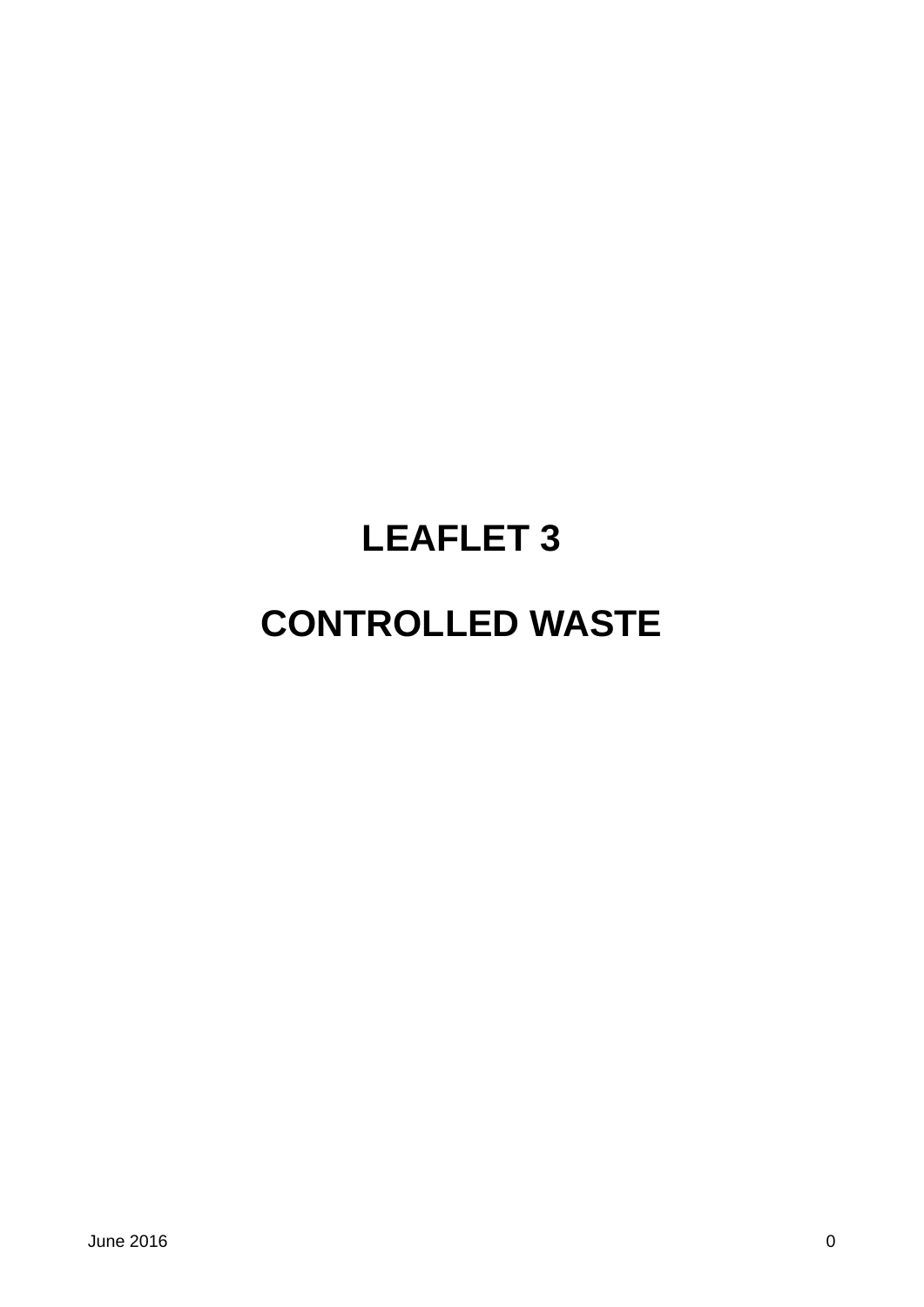## AMENDMENT RECORD

| Amendment | Date | <b>Text Affected</b> | Authority |
|-----------|------|----------------------|-----------|
|           |      |                      |           |
|           |      |                      |           |
|           |      |                      |           |
|           |      |                      |           |
|           |      |                      |           |
|           |      |                      |           |
|           |      |                      |           |
|           |      |                      |           |
|           |      |                      |           |

## **REVISION NOTE:**

#### **HISTORICAL RECORD:**

Last Update:

This policy has been equality and diversity impact assessed in accordance with Departmental policy. This resulted in a Part 1 screening only completed (no direct discrimination or adverse impact identified).This policy is due for review in February 2015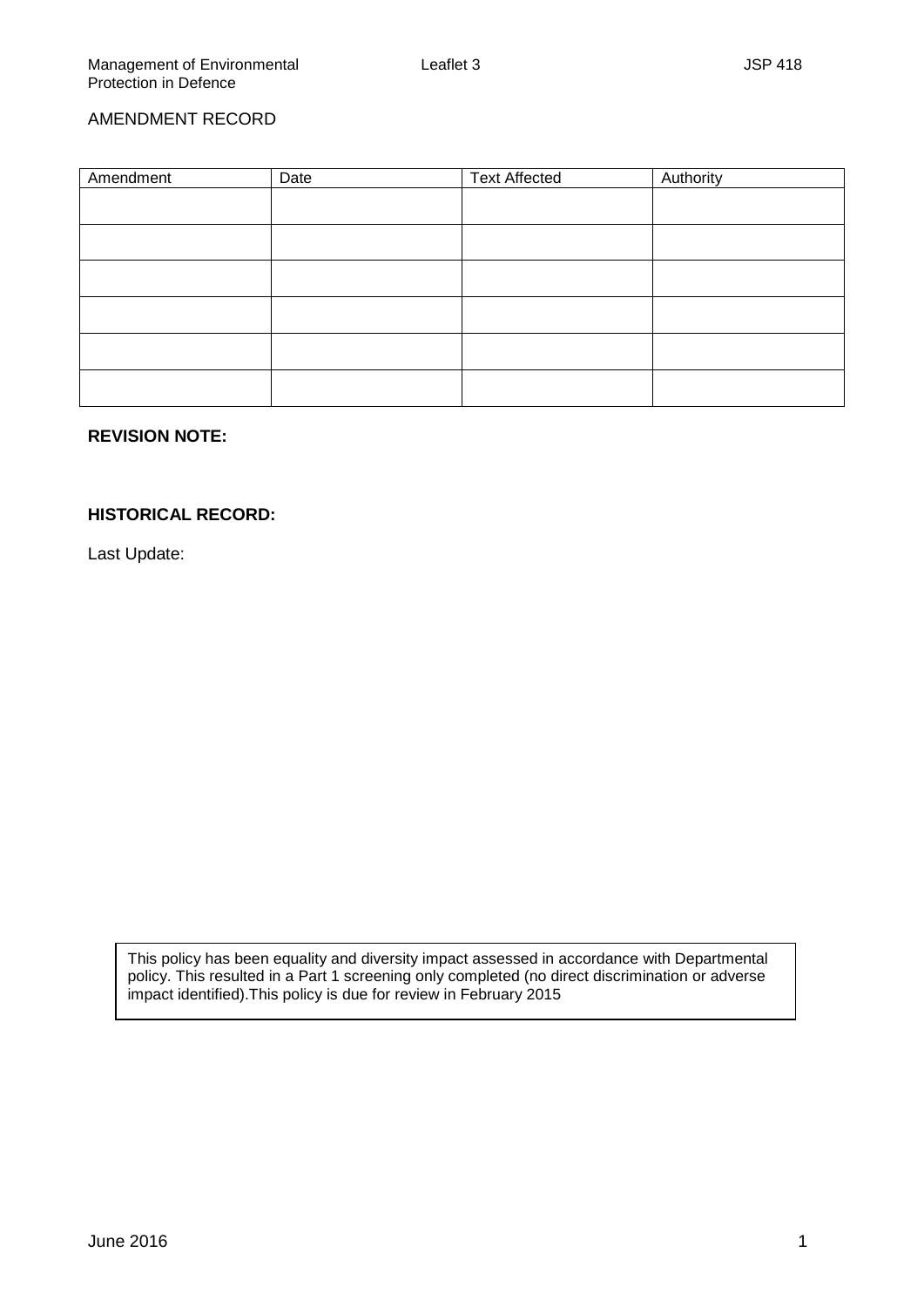## **WASTE MANAGEMENT**

## **Contents**

# **Para**

- 1 Introduction<br>10 MOD Policy
- **MOD Policy**
- 26 Responsibilities
- 32 Key Requirements Relating to Waste Management in MOD

# **Annex**

- A Duty of Care
- B Hazardous Waste
- C Transfrontier Shipment of Waste Appendix 1 – Exemption form for imports into the EC of waste generated by Armed Forces in situations of crisis or peacemaking
- D Catering Waste and Animal by-products
- E International Catering Waste (including guidance for Dockyards and RAF Stations)
- F Definitions

# **INTRODUCTION**

- 1. This leaflet sets out MOD Policy on the safe management of waste to protect human health and the environment and covers the summary of the main requirements of waste management legislation pertinent to MOD activities. Further specific guidance can be found in the annexes for those who require the detail.
- 2. MOD produces a significant amount of waste each year and improving our waste management is important in minimising adverse impacts on human health and the environment whilst ensuring the Department complies with the complex waste management legislative framework under which it operates.
- 3. The requirements of this leaflet are based on the UK environmental legislative framework. The Sustainable MOD Strategy and supporting MOD Waste Strategy cover the efficient use of natural resources.

# **Waste Framework Directive and Waste Definition**

4. The 2008 Waste Framework Directive (Directive 2008/98/EC). Article 3(1) defines "waste" as:-

# *"…any substance or object which the holder discards or intends or is required to discard…"*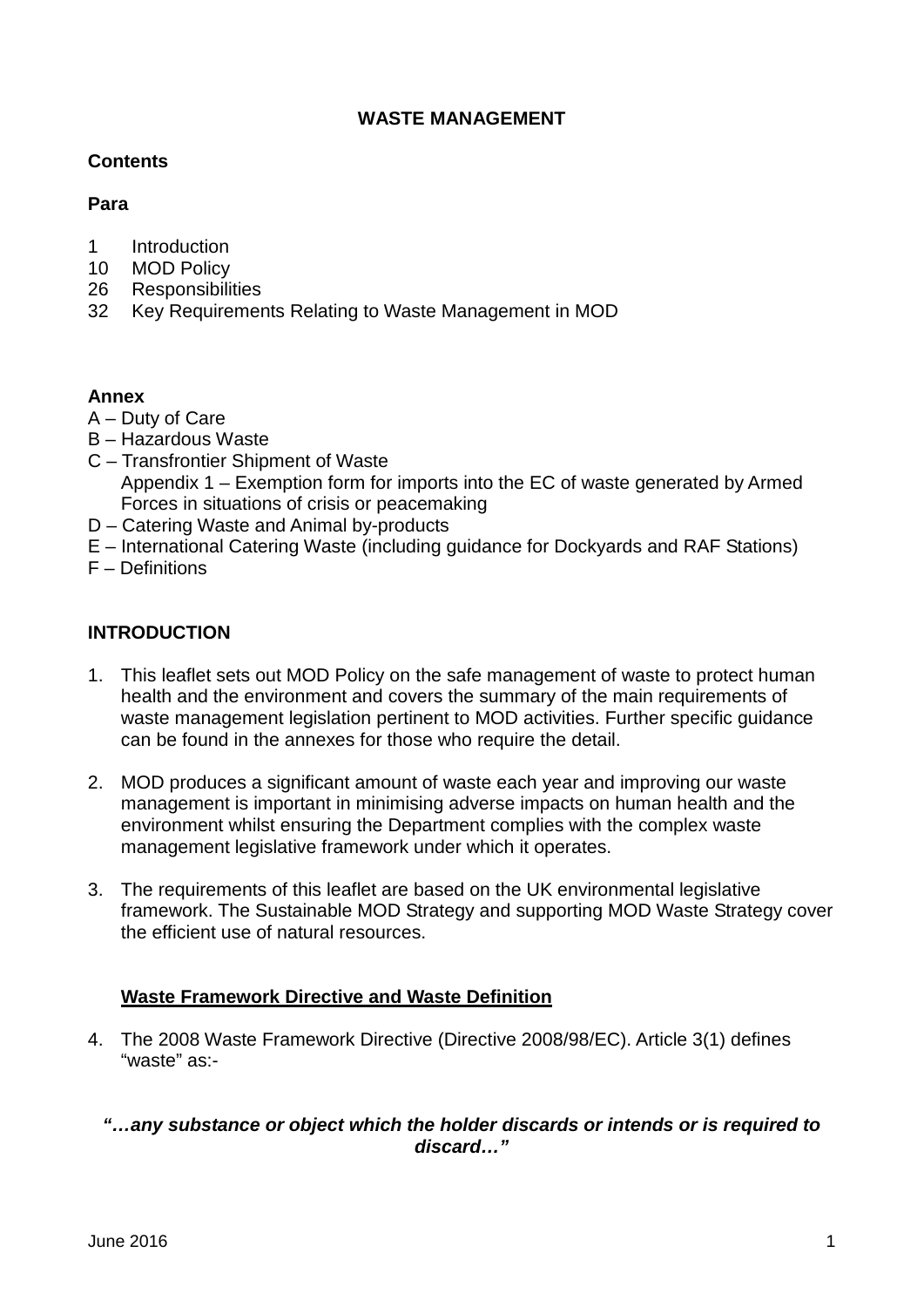5. The European Union (EU) revised Waste Framework Directive sets out the Waste Hierarchy as a guiding principle for waste management; see below.<sup>[1](#page-3-0)</sup>



#### Waste Hierarchy

Source – DEFRA Waste Hierarchy [Guidance](https://www.gov.uk/government/uploads/system/uploads/attachment_data/file/69403/pb13530-waste-hierarchy-guidance.pdf) 2011

- 6. One of the requirements of the Waste Framework Directive is that 'waste management plans should be drawn up in the Member States' and to this end the Government and the Devolved Administrations (DAs) have drawn up Waste Strategies.<sup>[2](#page-3-1)</sup>
- 7. As well as waste strategies, the DAs have their own statutory regimes relating to regulation of waste. The MOD, being UK-wide, needs to take account of the differing regulatory regimes with which it must comply.
- 8. The MOD Waste Strategy sets out a high level waste vision:

#### *To be an organisation where resources are fully valued, financially and environmentally and where we continually drive and incentivise improvement to maximise resource efficiency.*

9. This policy leaflet and the MOD waste strategy should be used together to ensure that MOD meets its obligations to UK policies, Government targets and initiatives and Legislative requirements.

<span id="page-3-0"></span> $1$  As set out and defined in Article 4 of the Revised Waste Framework Directive (2008/98/EC)

<span id="page-3-1"></span><sup>&</sup>lt;sup>2</sup> [Waste Management Plan for England 2013](https://www.gov.uk/government/uploads/system/uploads/attachment_data/file/265810/pb14100-waste-management-plan-20131213.pdf)

<sup>2</sup> [Scotland's Zero Waste Plan](http://www.gov.scot/Topics/Environment/waste-and-pollution/Waste-1)

<sup>&</sup>lt;sup>2</sup> [Wales Towards Zero Waste](http://gov.wales/topics/environmentcountryside/epq/waste_recycling/zerowaste/?lang=en)

<sup>2</sup> [Northern Ireland Waste Strategy](https://www.doeni.gov.uk/articles/waste-management-strategy)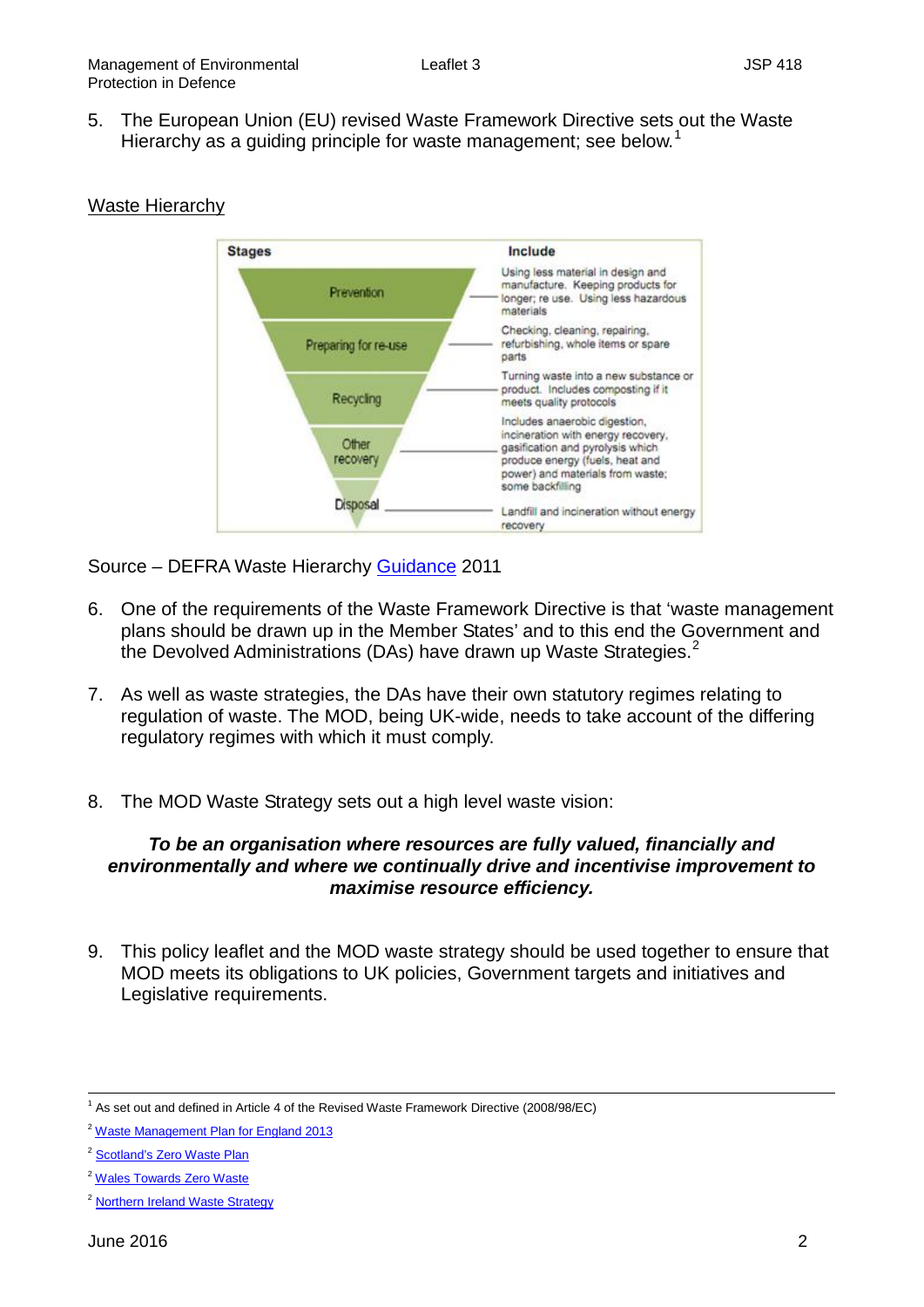# **MOD POLICY**

#### General Principles

- 10. All activities need to be conducted in accordance with all relevant UK and Devolved Administrations' environmental protection legislation including specific waste management requirements.
- 11. Overseas we apply our UK arrangements where reasonably practicable and, in addition, respond to host nations' relevant HS&EP expectations. The MOD must also comply with international convention and protocol as well as all NATO waste and environmental doctrines and guidelines when on NATO led operations.
- 12. In line with the Secretary of State's Policy Statement; it is the responsibility of Senior Duty Holders and through them Commanding Officers and Heads of Establishments for ensuring organisational structures and management arrangements are in place to manage HS&EP for their activities. This will include ensuring compliance with all relevant legislation for waste management and meeting Duty of Care obligations
- 13. Waste (both hazardous and non-hazardous waste) arising from Defence activities must be reduced and minimised. Where the production of waste is unavoidable it must be managed in accordance with the Waste Hierarchy, with, re-use and recycling the preferred options.
- 14. Equipment, Infrastructure and Estate investment decisions should take account of whole life cycle management to minimise waste and maximise reuse/recyclability. Disposal (Landfill or Incineration without energy recovery) should be considered the last, rather than standard, route

## Waste Management

- 15. MOD contracting organisations, shall, when letting contracts for waste services, provide assurance that waste service providers, throughout the supply chain, are appropriately licensed. Licences and permits can be verified on the regulatory authorities' web sites [\(EA;](https://www.gov.uk/environmental-permit-how-to-apply/overview) [SEPA;](http://www.sepa.org.uk/waste/waste_regulation/waste_carriers_and_brokers/who_is_registered.aspx) [NI-EA,](https://www.doeni.gov.uk/topics/waste) [NRW\)](https://naturalresources.wales/apply-for-a-permit/waste/?lang=en).
- 16. The DE&S Disposal Services Authority manage a number of mandatory and non mandatory contracts on behalf of the MOD to use for the disposal of equipment and material assets. JSP 886 Vol 3; Part 16 covers *the disposal of material (other than capital equipment) within the UK,* this sets out the process and requirements to use the Disposal Services Authority and details the mandatory and non mandatory contracts
- 17. Sites shall have a Waste Management Plan in place which is integrated in to the site Environmental Management System. In addition to detailing the carrier and consignee details, the waste management plan must also contain actions to aid the achievement of waste stream reduction targets. An example template for an Integrated Waste Management Plan can be found on the [MOD Waste Management Portal.](http://defenceintranet.diif.r.mil.uk/Policy/Safety/SustainableDevelopment/Pages/WastePortal.aspx)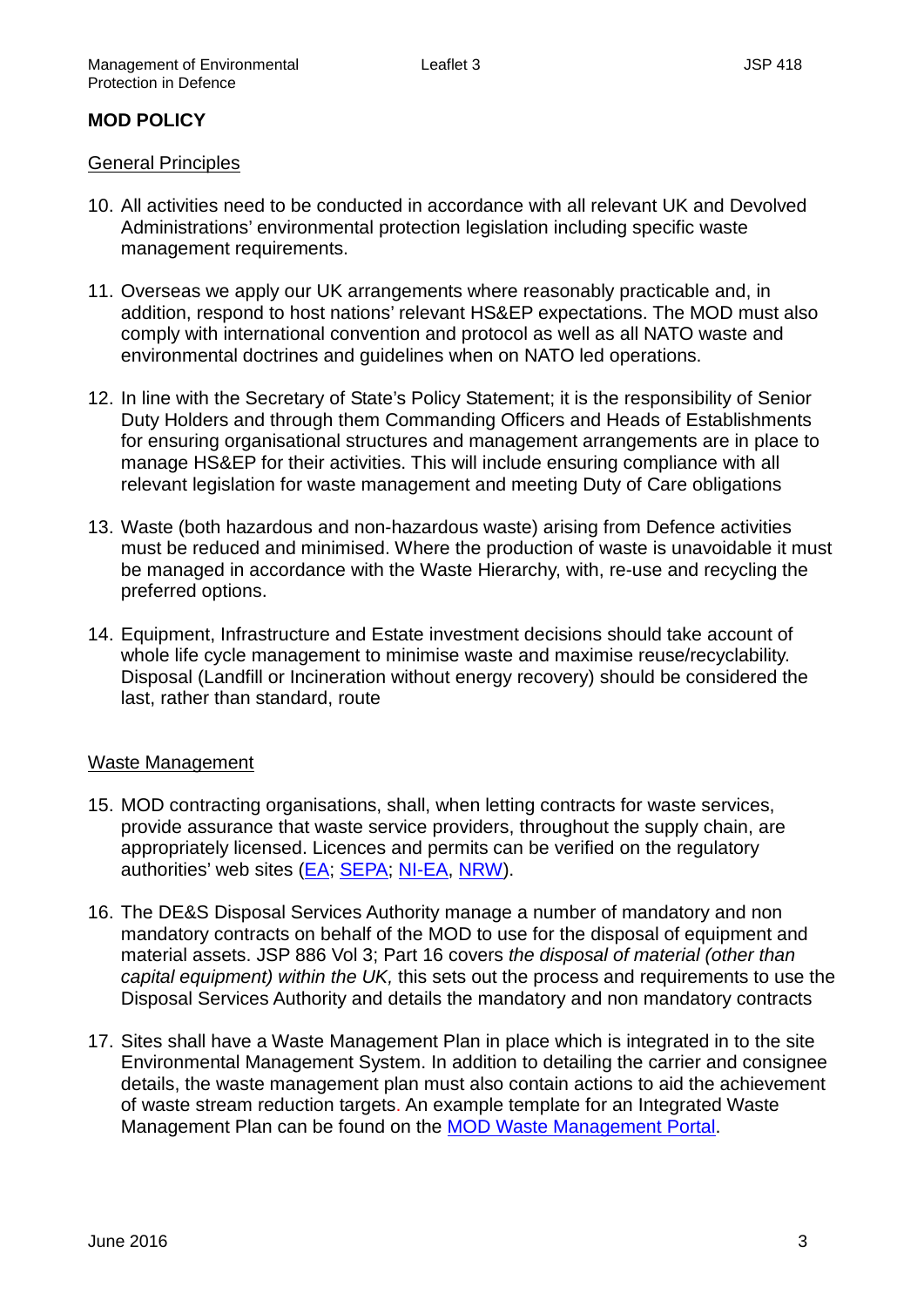## Data Management, Collection and Reporting

- 18. Accurate data on all MOD waste arisings is essential for the effective management of waste, delivery of the MOD Waste Management Strategy and is required for reporting against the Government targets and for informing site level waste management plans
	- Waste data in tonnes is required for all MOD waste; this includes waste produced on the MOD estate by industry partners in direct support of defence activities.
- 19. To support the collection and reporting of MOD waste data for both corporate reporting and site waste management planning; MOD contracting organisations shall ensure all contracts for waste management services include;
	- Requirements for reporting of waste data in the format set by DIO and provision for site level data as required by HoE's.
	- **Requirements for measured accurate waste arisings data in tonnes.**
- 20. DIO is responsible for the collation of MOD waste data; DIO will
	- Collate data for corporate reporting purposes
	- Provide HOEs with high level site waste data to support the delivery of the site waste management plan and monitoring performance. Waste data shall be published [here](http://defenceintranet.diif.r.mil.uk/Organisations/Orgs/DIO/Reference/Publications/Pages/EnergyUtilities+Sustainability.aspx)
- 21. Where HoEs or TLBs/Executive Agencies require more detailed waste data, this shall be requested through the relevant MOD contacting organisation and/or be collated and recorded locally.

## Recovery

22. Where practicable all sites with new waste management contracts will have the provision for its users to recover surplus material. Recyclates generated on site should stay within MOD ownership (although it may be handled and managed by an Industry Partner). Best value for money should be obtained from any recyclates and MOD should benefit from achieved proceeds.

#### Segregation of Waste

- 23. Waste must be correctly segregated as designated by legislation and to support waste management recovery initiatives.
- 24. Ordnance, Munitions and Explosives (OME) is at all times to be segregated from other wastes and its disposal undertaken as stated within JSP 482 MOD Explosives Regulations, and JSP 886, The Defence Logistic Support Chain Manual.

## Related Policy and Guidance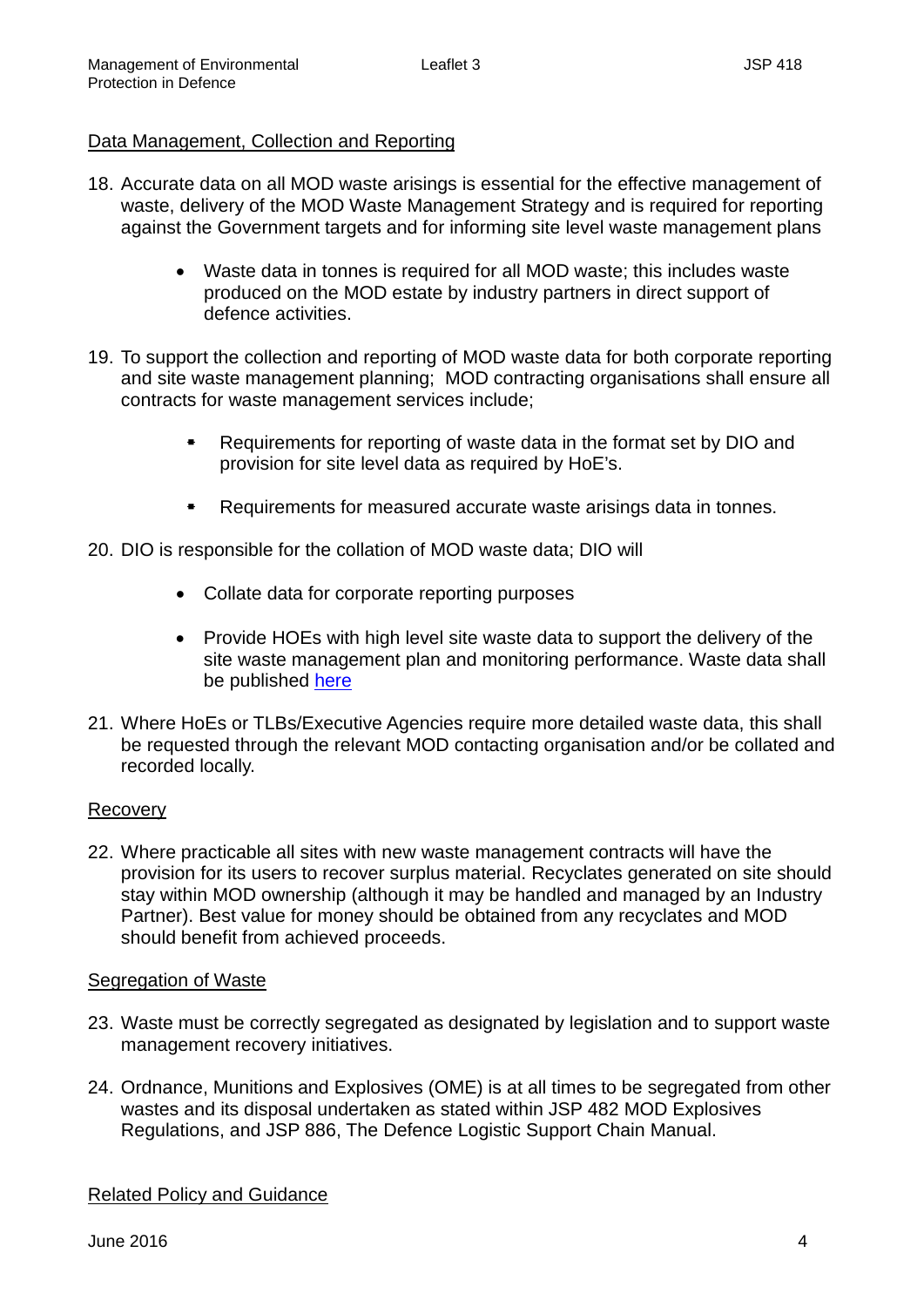25. Further information on MOD waste management policy, strategy and guidance can be found below

Sustainable MOD Strategies

- **Sustainable MOD Strategy** [https://www.gov.uk/government/publications/sustainable-mod-strategy-](https://www.gov.uk/government/publications/sustainable-mod-strategy-2015-to-2025)[2015-to-2025](https://www.gov.uk/government/publications/sustainable-mod-strategy-2015-to-2025)
- **MOD Waste Management Strategy** [https://www.gov.uk/government/publications/mod-waste-management-2015](https://www.gov.uk/government/publications/mod-waste-management-2015-to-2025) [to-2025](https://www.gov.uk/government/publications/mod-waste-management-2015-to-2025)

## Sustainable Procurement

- **MOD Acquisition Safety and Environmental Management System (ASEMS)** please use the following link for external access please register here <https://www.gov.uk/acquisition-operating-framework#access-the-asg> or for Internal access<http://aof.uwh.diif.r.mil.uk/aofcontent/tactical/sd/index.htm>
	- **-** DE&S Sustainable procurement Risk Tool Sustainable Procurement [Assessment of Risk \(SPAR\) Tool](http://aof.uwh.diif.r.mil.uk/aofcontent/tactical/sd/downloads/20101116-Sustainable_Procurement_Assessment_Risk_Matrix_Template_v1-U.xls)
- **MOD Sustainability and Environmental Appraisal Tools (SEAT) Handbook:** [https://www.gov.uk/government/publications/mod-sustainability](https://www.gov.uk/government/publications/mod-sustainability-and-environmental-appraisal-tool-handbook)[and-environmental-appraisal-tool-handbook](https://www.gov.uk/government/publications/mod-sustainability-and-environmental-appraisal-tool-handbook)

# **RESPONSIBILITIES**

26. In many cases the responsibility for the provision and management of site waste management services and facilities is transferred out to Industry Partners as part of Facilities Management Contractual Arrangements. Since the formation of the Defence Infrastructure Organisation in 2012 the management of the majority of these contracts has been the responsibility of DIO<sup>[3](#page-6-0)</sup>. However the following responsibilities apply

# Top Level Budget Holders/Executive Agencies

- 27. Each TLB or Executive Agency through the appointed Senior Duty Holder has a duty to the Secretary of State to ensure that there are management arrangements in place to protect the safety of personnel, contractors, visitors on their establishments and to protect the environment.
- 28. In order to discharge their duties in relation to waste management the Senior Duty Holders shall

<span id="page-6-0"></span> $3$  DIO manage the majority but not all waste contracts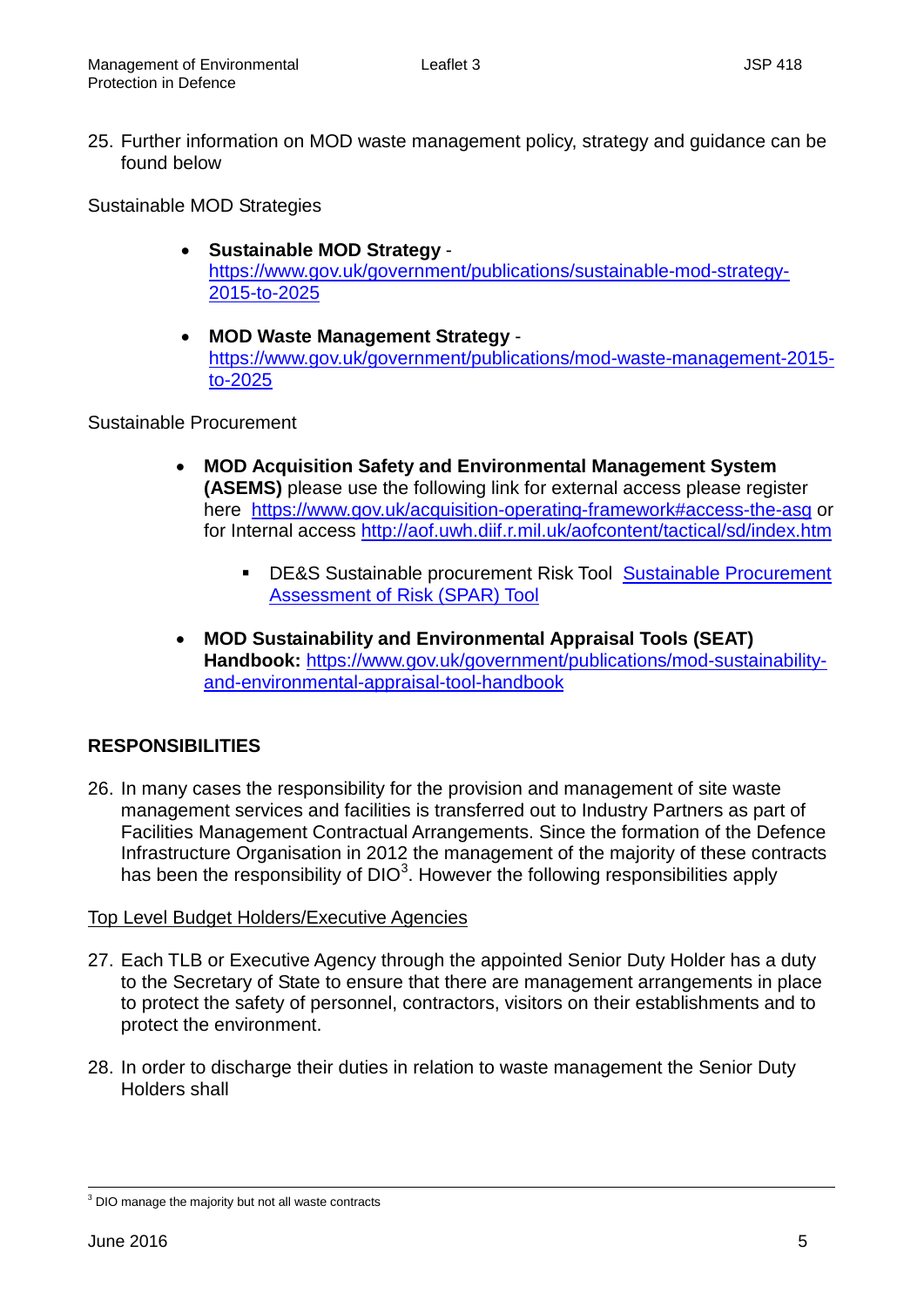- Have organisational structures and management arrangements in place to ensure compliance with legislation, regulations and statutory requirements for waste management and Duty of Care;
- Ensure that personnel have the appropriate level of training, knowledge and awareness of waste management policies, legislation and practices to enable them to contribute to the implementation of this policy
- 29. TLB CESOs or equivalents are responsible for disseminating waste management policy in their TLB/TFA/BTE, providing assurance of compliance in line with JSP 815 chapter  $7$  reporting procedures<sup>[4](#page-7-0)</sup>

## Head of Establishment

30. The Head of Establishment shall:

- Work with DIO and Industry Partners to provide assurance that the Waste Duty of Care responsibilities are being met.
- Collaborate with DIO and Industry Partners to reduce waste across the establishment, including educating personnel on site waste management policies and practices to reduce waste and increase recycling.
- Report any contractual/legislative non compliance up through the command structure. Enforcement action by a Statutory Regulator will be reported direct to the Defence Safety Authority – Corporate Policy and Assurance.

## Defence Infrastructure Organisation

- 31. The Defence Infrastructure Organisation shall:
	- Where it holds the funding for facilities management activities, ensure that robust contracts are in place to provide and maintain suitable waste management facilities, which meet legislative requirements and support the delivery of the MOD waste strategy
	- Collate MOD waste data for Departmental level performance reporting.
	- Provide HOEs with high level site waste data to support the delivery of the site waste management plan and monitor performance. Waste data shall be published [here](http://defenceintranet.diif.r.mil.uk/Organisations/Orgs/DIO/Reference/Publications/Pages/EnergyUtilities+Sustainability.aspx)

## **KEY REQUIREMENTS RELATING TO WASTE MANAGEMENT IN THE MOD**

<span id="page-7-0"></span> <sup>4</sup> JSP 815 [http://defenceintranet.diif.r.mil.uk/libraries/library1/DINSJSPS/20141216.1/20141218-JSP815-Part1-V3-0\\_Dec14.pdf](http://defenceintranet.diif.r.mil.uk/libraries/library1/DINSJSPS/20141216.1/20141218-JSP815-Part1-V3-0_Dec14.pdf)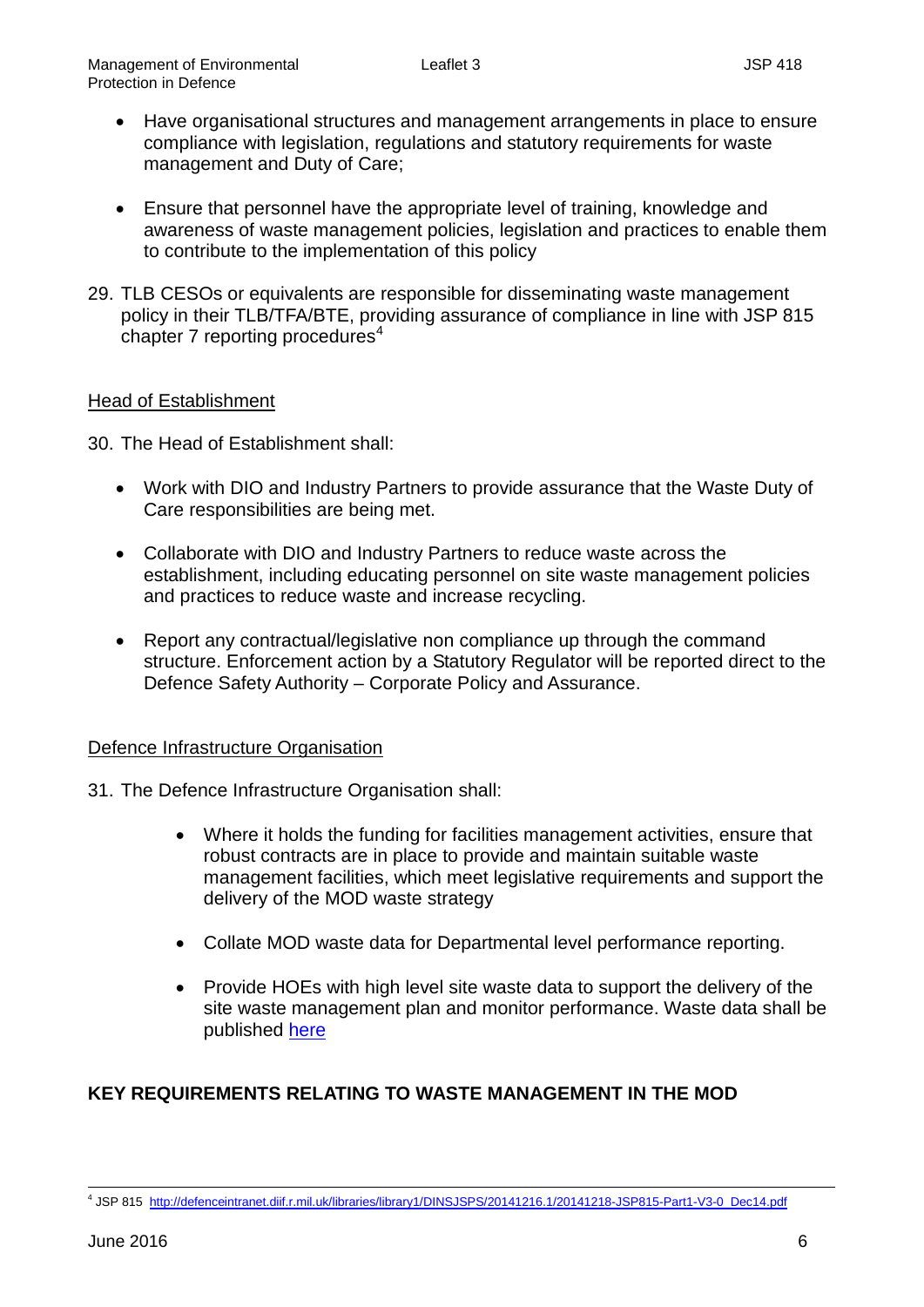- 32. This section outlines key requirements of waste management applicable to MOD activities that sites should be aware of; however, this is not a definitive list of all requirements.
- 33. As set out above it is MOD Policy that all activities are conducted in accordance with all relevant UK and Devolved Administrations' environmental management legislation including specific waste management requirements. Annexes H to I provide lists of waste management legislation applicable to MOD sites in England, Scotland, Wales and Northern Ireland.

## The prevention of unauthorised or harmful deposit, treatment or disposal etc. of waste

- 34. It is an offence to deposit controlled waste, or knowingly cause or knowingly permit controlled waste to be deposited in or on any land unless a waste management licence (now called an Environmental Permit in England and Wales) authorising the deposit is in force and the type of waste being deposited is in accordance with the conditions of the permit. This is specifically covered in **[Section 33](http://www.opsi.gov.uk/acts/acts1990/ukpga_19900043_en_5#pt2-pb2-l1g33) of the Environmental Protection Act (EPA)1990**
- 35. Section 33 of the EPA 1990 may not be applicable to wastes temporally stored on site prior to disposal. Exemptions can be appropriate for the **temporary storage of waste**; such exemptions are written in to the applicable legislation of the Countries of the United Kingdom. Guidance on the temporary storage of waste exemptions and processes under the differing regulatory regimes are available on the regulatory authorities' web sites [EA,](https://www.gov.uk/government/collections/waste-exemptions-storing-waste) [SEPA,](http://www.sepa.org.uk/waste/waste_regulation/application_forms/exempt_activities/paragraph_41.aspx) [NRW](https://naturalresources.wales/apply-for-a-permit/waste/waste-exemptions/?lang=en) and [NI-EA.](https://www.doeni.gov.uk/topics/waste/waste-management-licensing-exemptions)

# Duty of Care

36. Waste holders (producer, carrier or disposer) have a duty to take all reasonable steps to ensure that there is no unauthorised deposit, treatment, keeping or disposal of controlled wastes, that it does not escape from their control and is only transferred to an authorised person (i.e. holders of waste management licences/environmental permits or registered waste carriers) with a written description of the waste. The legal requirement of Duty of Care is set out in **[Section 34](http://www.opsi.gov.uk/acts/acts1990/ukpga_19900043_en_5#pt2-pb2-l1g33) of the Environmental Protection Act 1990**; further guidance on Duty of Care specifically in respect to waste management can be found in the Defra **Code of Practice**. Further details on Duty of Care requirements in relation to waste management can be found in Annex A

## Hazardous Waste

- 37. European Waste Framework Directive (2008/98/EC) this directive provides that additional record keeping, monitoring and control obligations from the 'cradle to the grave' are required when managing hazardous waste over non-hazardous waste.
- 38. The [Hazardous Waste Regulations 2](http://www.legislation.gov.uk/uksi/2005/894/contents/made)005 (HWR) set out the rules for assessing if a waste is hazardous or not in England, Wales and through a separate HWR 2005 [Northern Ireland](http://www.legislation.gov.uk/nisr/2005/300/contents/made) and their amendments. As part of that assessment of waste the HWR refer to the List of Wastes. In Scotland the term Hazardous waste is not applicable and such waste is termed Special Waste; thus the [Special Waste Regulations a](http://www.legislation.gov.uk/uksi/1996/972/contents/made)re applicable for sites in Scotland.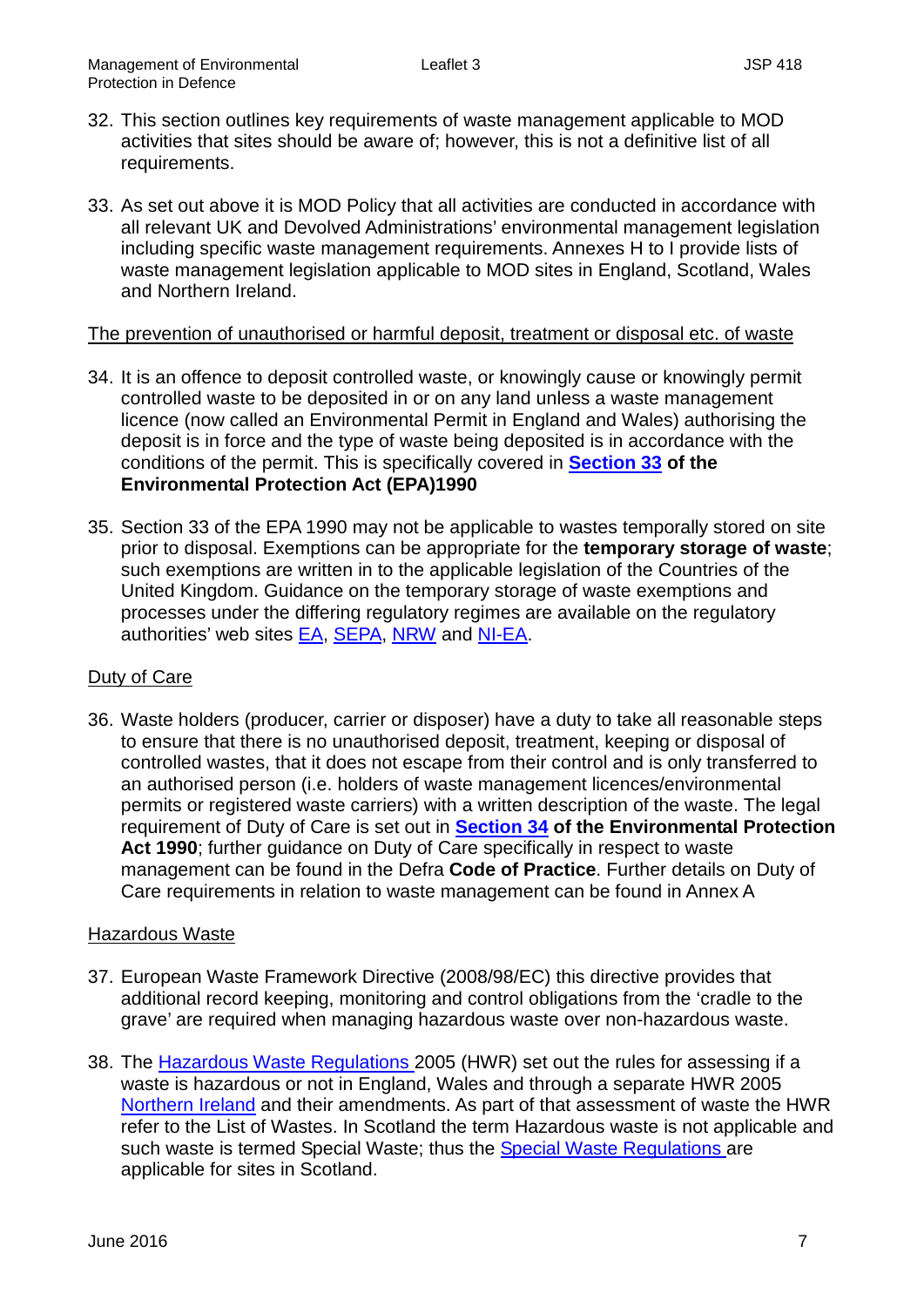- 39. The regulators for England, Wales, Scotland and Northern Ireland have produced Technical Guidance WM3 entitled Interpretation of the definition and classification of [hazardous waste](https://www.gov.uk/government/uploads/system/uploads/attachment_data/file/427077/LIT_10121.pdf) which intends to provide guidance on the assessment, classification and management of hazardous waste. A summary of the process of determining if waste is hazardous is contained in Appendix B.
- 40. Further information including the National Policy statement for Hazardous waste and the England strategy for Hazardous waste can be found [here](https://www.gov.uk/government/publications/2010-to-2015-government-policy-waste-and-recycling/2010-to-2015-government-policy-waste-and-recycling#appendix-6-hazardous-waste) in appendix 6

Notification of Premises Producing Hazardous Waste (Wales only)

- 41. Under the Hazardous Waste Regulations 2005, it is an offence to produce hazardous waste at a site, or remove that waste from sites unless the sites are registered with the Natural Resources Wales or are exempt from registration (produce less than 500 kg of hazardous waste per annum). Once sites are registered their details are placed on register and given a registration number known as a 'Premises code'.
- 42. Any Industry Partners producing hazardous waste on any MOD site must register and have their own hazardous waste premises code in operation; this can be done via their Head Office, prior to any work being undertaken. To ensure MOD's Duty of Care no Industry Partner will use MOD site premises codes for the disposal of hazardous waste. Commercial teams/TLBs should ensure that the preferred Industry Partner has the correct waste permits and notifications in place before placing the order and commissioning the work. More information on how to obtain Premises Codes can be found in the Hazardous Waste section later in this leaflet at Para 31 and in Annex B.
- 43. The duty to notify premises rests with the producer of the waste. Where organisations (such as the MOD) have multiple premises, each site will need to notify NRW to obtain a Premises Code. If single premises are occupied by a number of different organisations (non-MOD) producing hazardous waste, each organisation will require individual notifications; where MOD units are lodgers on other organisations sites they will need their own premises codes.

Premises Producing Hazardous Waste (England only)

- 44. As of the **1st April 2016** producers of hazardous waste in England will no longer need to notify their premises with the Environment Agency; producers will instead need to follow the following requirements;
	- The consignment note code is 11 digits and must be unique and is valid for one consignment
	- The format for the consignment note code must be '**XXXXXX/YYYYY'**:
	- **XXXXXX'** is the first 6 letters/numbers (not symbols or spaces) of the name of the company entered in part A2 of the consignment note and must be followed by '/'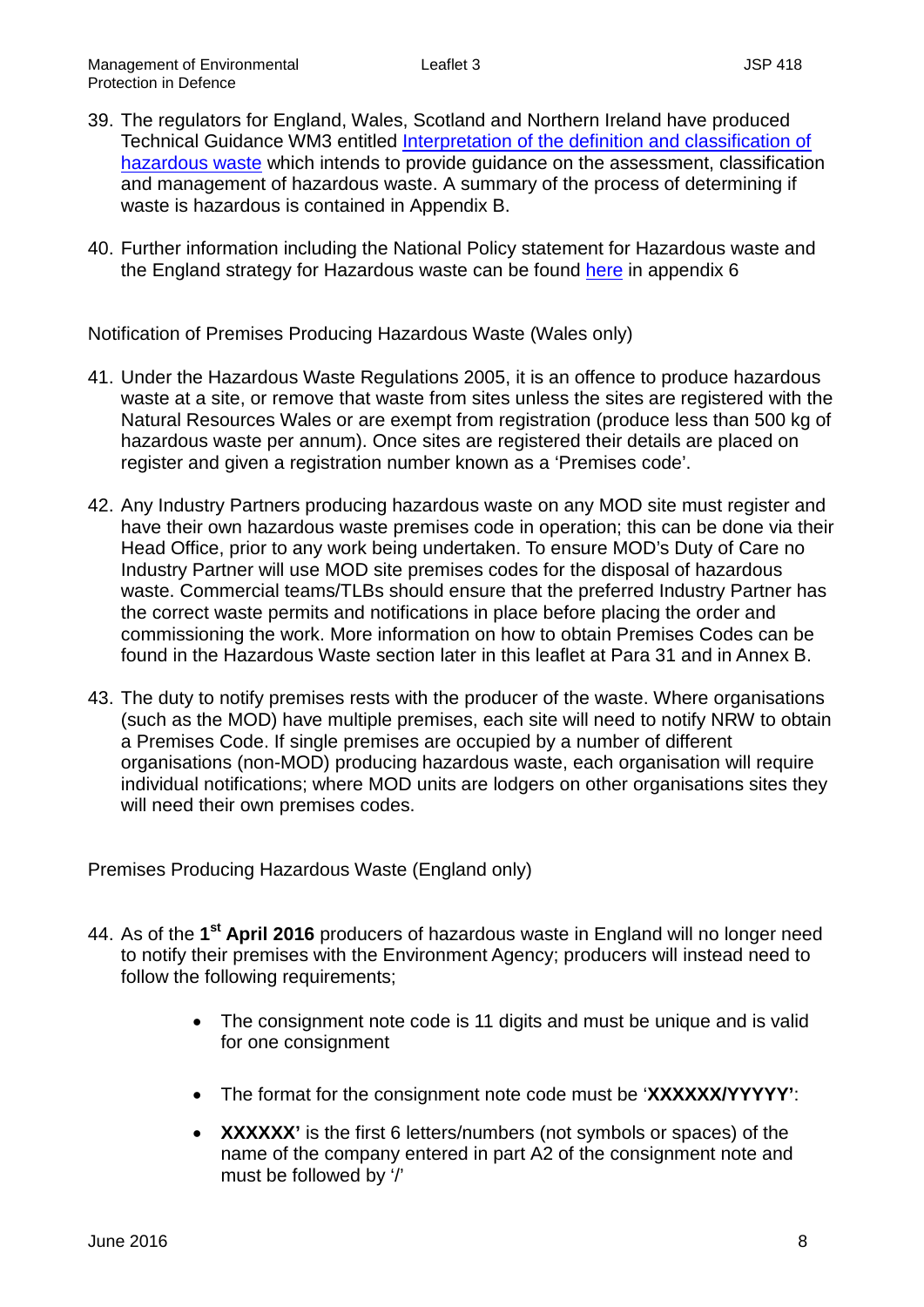- The **YYYYY** element of the code is 5 letters or numbers of the sites choosing to create a **unique code for each collection from that site**.
- 'EXEMPT' will no longer be used. All producers of Hazardous Waste must complete consignment notes using the above format.
- For certain wastes an additional letter is required creating a 12 digit unique code. Add:
	- **A 'V' to waste removed from ships – XXXXXX/YYYYYV**
	- ▶ An 'F' to fly-tipped waste XXXXXX/YYYYYF
	- $\triangleright$  A 'D' to waste moving under a consignee derogation XXXXXX/YYYYYD
	- $\triangleright$  A 'P' to continuous piped waste XXXXXX/YYYYYP
- 45. As with premise notifications, to ensure MOD's Duty of Care, Industry Partners must use their own site consignment note code format, in line with the EA requirements.
- 46. For further guidance please go to [https://www.gov.uk/guidance/hazardous-waste](https://www.gov.uk/guidance/hazardous-waste-consignment-note-supplementary-guidance)[consignment-note-supplementary-guidance](https://www.gov.uk/guidance/hazardous-waste-consignment-note-supplementary-guidance)

## Transfrontier Shipments of Waste

- 47. Shipments of waste to, from and through the UK are subject to a range of legal controls. The legal controls depend on the nature of the waste being moved, whether the waste is moving for recovery or disposal and where in the world the waste is moving from, to and through.
- 48. The [Waste Shipments Regulation \(WSR\)](http://ec.europa.eu/environment/waste/shipments/legis.htm) is directly applicable in the UK, with the penalties for non-compliance and enforcement set out in the Statutory Instrument, the [Transfrontier Shipment of Wastes R](http://www.legislation.gov.uk/uksi/2007/1711/contents/made)egulations 2007 (the TFS Regulations).The WSR has an exemption for imports into the European community for waste generated by Armed Forces, but only in situations of crisis or peacemaking.

## Shipment of Wastes for Disposal

49. In addition to the WSR and the TFS Regulations, the UK has a statutory document entitled the [UK Plan for Shipments of Waste.](https://www.gov.uk/government/publications/uk-plan-for-shipments-of-waste) The Plan sets out Government policy on shipments of waste for disposal to and from the UK and covers the UK Overseas Territories including the Falkland Islands and Ascension Island, but not Gibraltar and the Sovereign Base Areas (SBA) in Cyprus.

## Imports of Waste for Disposal

50. Imports of waste into the Community for disposal from Parties to the Basel Convention and from non-OECD countries require submission of a Duly Reasoned Request (DRR) from the country of origin to the UK competent authority of destination. The extension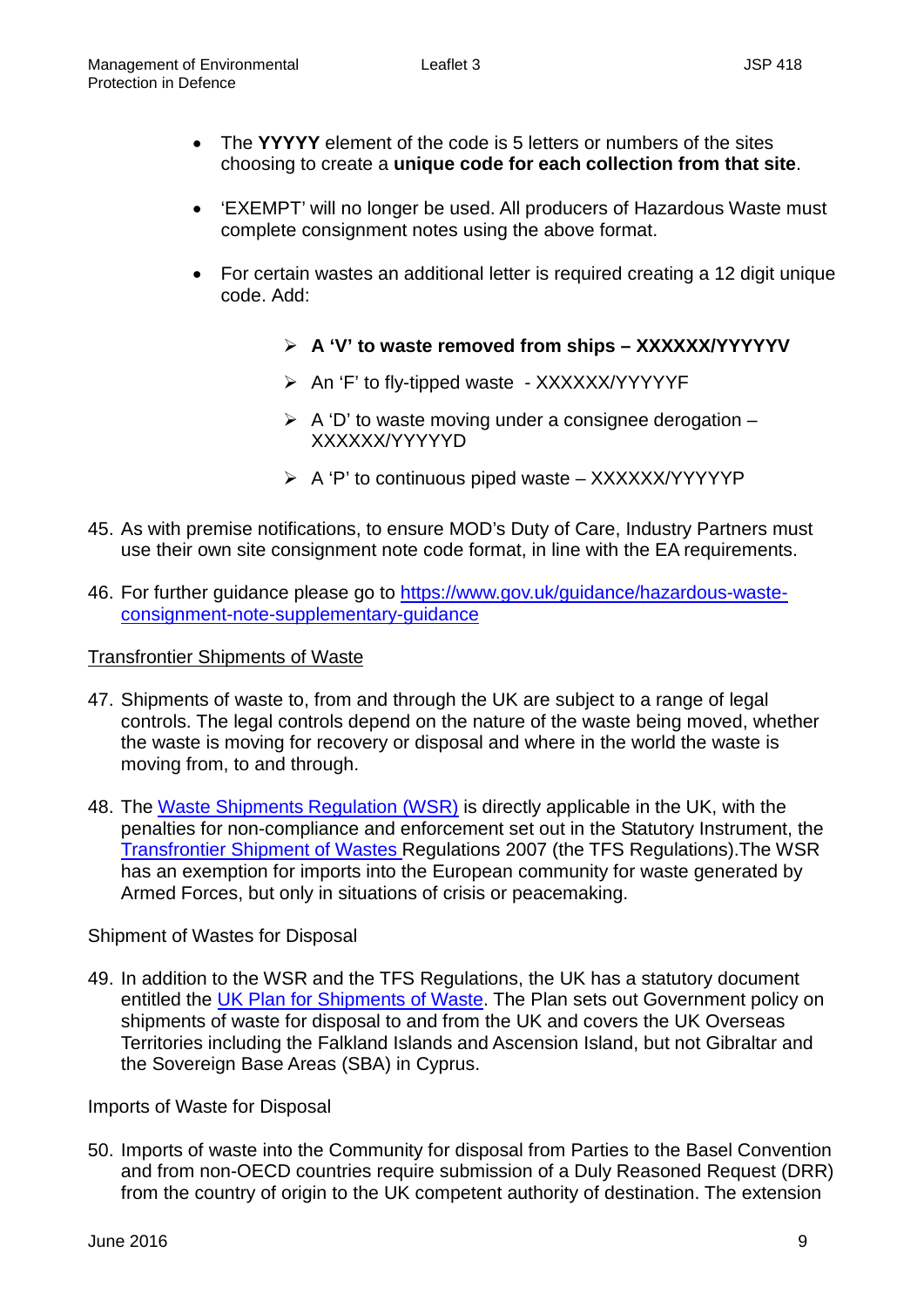of the UK ratification of the Basel Convention means that waste from the SBAs can now be imported following completion of a DRR.

- 51. The DRR may relate to a single waste stream or to several types of waste. Once acceded to, shipments will be restricted to the types of waste specified and to the types of operation specified. Shipments of waste from OECD Decision countries and European Fair Trade Association (EFTA) countries is the same as the previous paragraph with Parties to Basel Convention outside the community required to submit a DRR to a UK competent authority and assessed on the same grounds.
- 52. Waste from countries which MOD operates in can be brought back to the UK for disposal if a DRR is submitted and approved.
- 53. Further information on Transfrontier shipment of waste including from UK Overseas territories and exports for recovery can be found in Annex C

## Catering Waste and Animal by-products

- 54. Catering Waste and Animal By-Products are legislated through [Regulation \(EC\)](http://eur-lex.europa.eu/LexUriServ/LexUriServ.do?uri=OJ:L:2009:300:0001:0033:EN:PDF)  [1069/2009 laying down health rules as regards animal by-products and derived](http://eur-lex.europa.eu/LexUriServ/LexUriServ.do?uri=OJ:L:2009:300:0001:0033:EN:PDF)  [products](http://eur-lex.europa.eu/LexUriServ/LexUriServ.do?uri=OJ:L:2009:300:0001:0033:EN:PDF) not intended for human consumption and its accompanying implementing Regulation [\(EC\) 142/2011](http://eur-lex.europa.eu/LexUriServ/LexUriServ.do?uri=OJ:L:2009:300:0001:0033:EN:PDF) these applied from 4 March 2011.
- 55. In England these Regulations are administered and enforced by the Animal By-Products (Enforcement) (England) Regulations 2011
- 56. Catering waste and waste food of animal origin become animal by-products when they are no longer intended for human consumption.
- 57. Catering waste is defined as "all waste food including used cooking oil originating in restaurants, catering facilities and kitchens, including central kitchens and household kitchens" Catering waste in the main cannot be fed to animals although certain wastes such as bakery and dairy products may be.
- 58. Catering waste can only be disposed of to landfill or to a composting or biogas plant approved under the [Animal By-Product](http://www.legislation.gov.uk/uksi/2011/881/made) Enforcement Regulations (ABPR). Catering waste may also be sent to waste incineration facilities that meet the requirement of the Waste Incineration Directive or ABPR.
- 59. Animal by-products are parts of animals or products of animal origin that are not intended to be eaten by humans. Animal by-products are divided into three categories depending on their potential risk to human and or animal health or to the environment. There are different rules for disposing of waste in each category. Further DEFRA guidance on Animal By products be found following this link [https://www.gov.uk/government/uploads/system/uploads/attachment\\_data/file/69458/p](https://www.gov.uk/government/uploads/system/uploads/attachment_data/file/69458/pb13688-animal-by-products-controls-111130.pdf) [b13688-animal-by-products-controls-111130.pdf](https://www.gov.uk/government/uploads/system/uploads/attachment_data/file/69458/pb13688-animal-by-products-controls-111130.pdf)
- 60. Further details of the categories and the management and disposal of by-products are contained in Annex D.

International Catering Waste from landed vessels and aircraft that have visited non-EU countries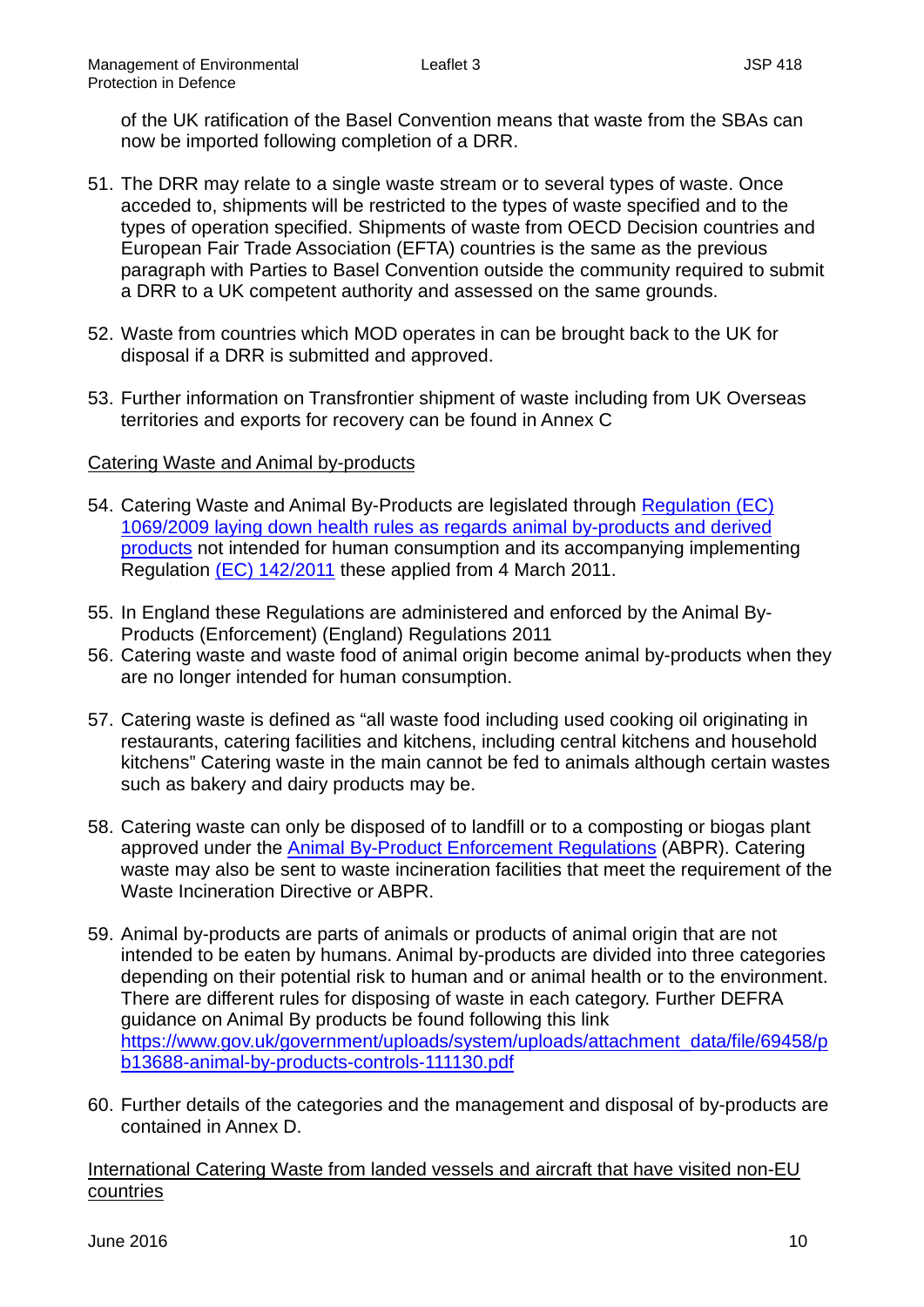- 61. International Catering Waste (ICW) is defined under the EU Animal By-Products Regulation (142/2011/EC) as "catering waste from means of transport operating internationally". This includes:
	- cruise ships
	- airlines
	- private or commercial yachts and boats
	- armed forces ships and submarines
	- ferries

Defra guidance is available at: [https://www.gov.uk/handling-and-disposing-of-international](https://www.gov.uk/handling-and-disposing-of-international-catering-waste)[catering-waste](https://www.gov.uk/handling-and-disposing-of-international-catering-waste)

- 62. ICW is a Category 1 by-product under the Animal By-Products regulations; Category 1 products represent the highest risk potential of disease if they enter the human or animal food chain. Such material can only be disposed of by rendering or incineration. International catering waste may also be disposed of by burial in an approved landfill site.
- 63. Specific Guidance on the management of ICW for MOD establishments including HMNB, Dockyards and RAF Stations can be found in Annex E.

## Healthcare Waste

- 64. Under the Environmental Permitting Regime there is a requirement for waste disposal operators to ensure that they only accept healthcare waste from producers that have completed a "pre-acceptance audit" of their waste streams.
- 65. Waste disposal operators are required to check that pre-acceptance audits have been completed and that the producer is in compliance with the Department of Health document [HTM 07-01 Safe Management of Healthcare Waste.](https://www.gov.uk/government/publications/guidance-on-the-safe-management-of-healthcare-waste) HTM 07-01 requires producers to separate solid waste into 8 waste streams:
	- Infectious and other incineration only wastes (yellow Stream)
	- Infectious, non-incineration waste (orange stream)
	- Cytotoxic and Cytostatic Waste (Purple Stream)
	- Offensive wastes (Yellow/black Stream)
	- Anatomical Waste for Incineration (Red Stream)
	- Domestic wastes (Back Stream)
	- Medicinal Waste for Incineration (Blue Stream)
	- Amalgam Waste for Recovery (White Stream)
- 66. Where a site is not compliant with HTM 07-01 then the waste disposal operator may refuse to accept the waste. To assist Establishments with meeting this requirement two separate audit tools have been devised: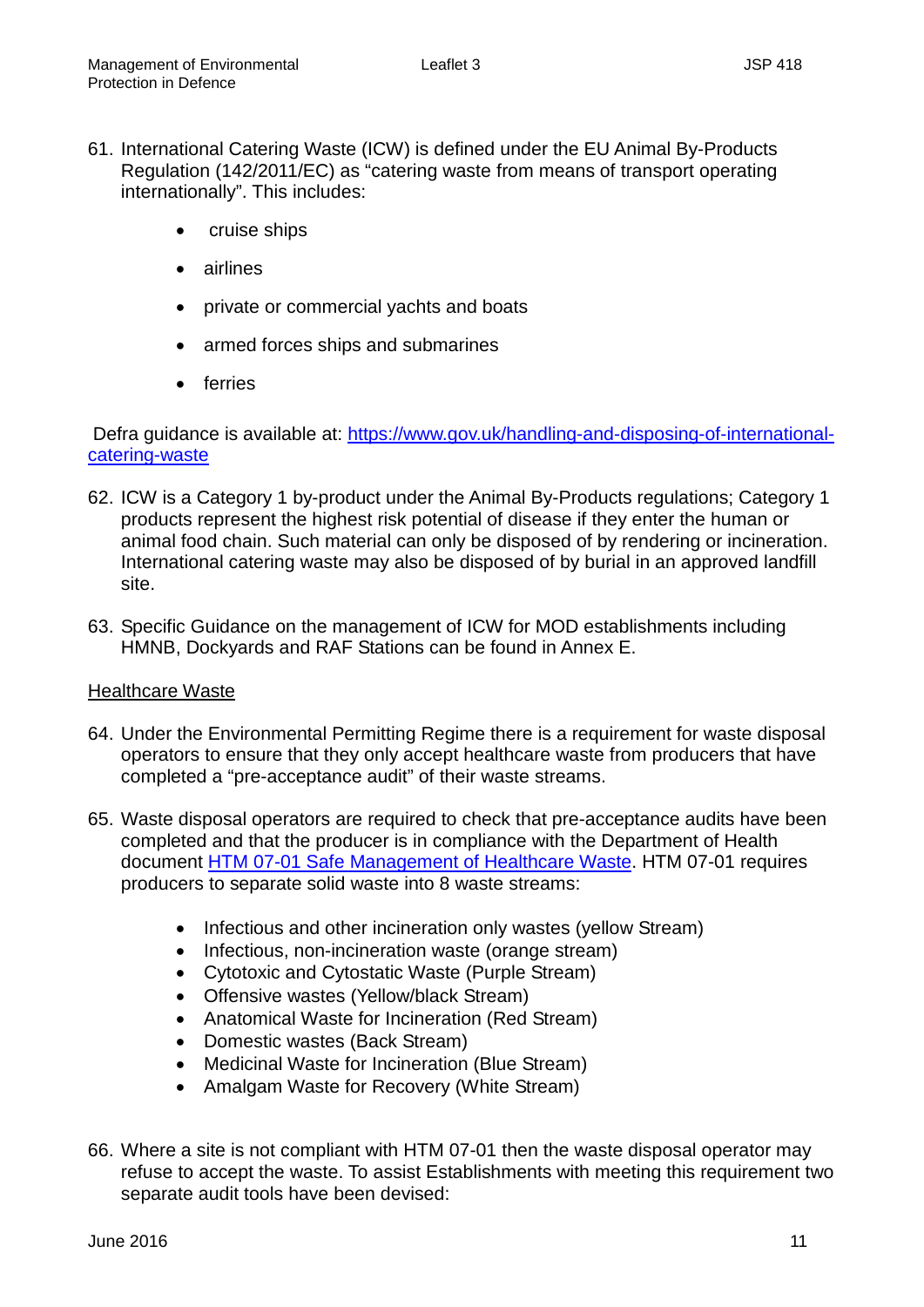- The Dental Centres Pre-Acceptance Audit Tool, issued by the Defence Dental Service - [SOP Chapter 13, Annex ZZ](http://defenceintranet.diif.r.mil.uk/Organisations/Orgs/JFC/Organisations/Orgs/SG/JMC/Pages/DefenceDentalServices(DDS)StandardOperatingProcedures(SOP).aspx#Content13)
- The Medical Facilities Pre-Acceptance Audit Tool; issued by the Surgeon General's Department

Municipal and commercial waste such as sanitary products, nappies, plasters etc is acknowledged to have the potential to cause offence and the guidance therefore recommends that where such waste is produced In bulk it is classified as offensive/hygiene waste and placed in 'Yellow/Black sacks' for separate collection and disposal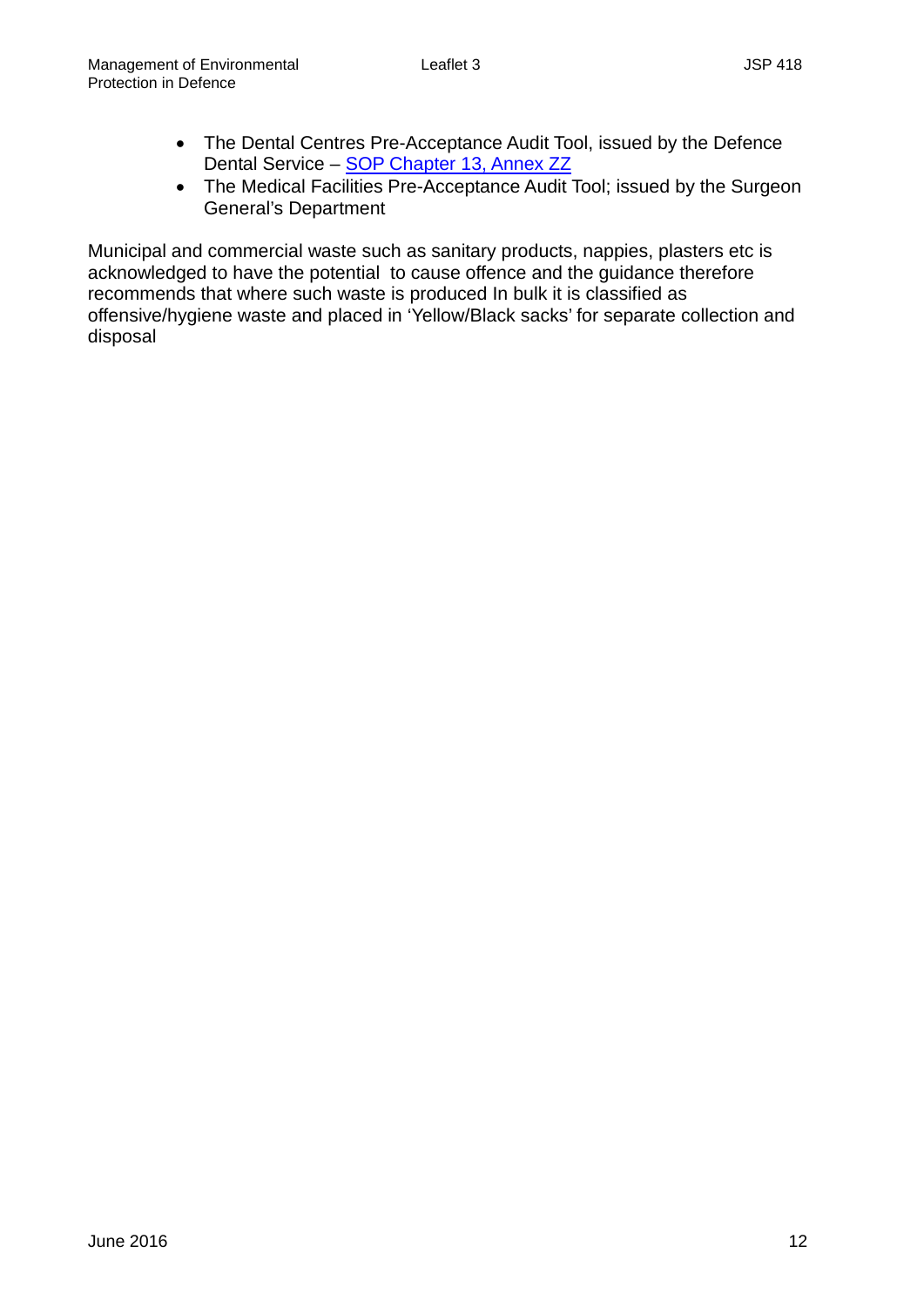# **Annex A**

# **Duty of Care**

The Duty of Care (DoC) legislation makes provision for the safe management of waste to protect human health and applies to anyone who imports, produces, carries, keeps, treats, disposes of, or are a dealer or broker that has control of controlled waste.

In March 2016, DEFRA published an updated Waste Duty of Care code of Practice for England and Wales. The code of practice (the Code) sets out practical guidance on how to meet the waste duty of care requirements, including;

- Who it applies to
- What it applies to
- How long Duty of Care lasts
- Duty of Care requirements

Under the Code waste holders (defined in section 2.3 of the code) must take all reasonable steps to

- Prevent unauthorised or harmful deposit, treatment or disposal of waste.
- Prevent a breach (failure) by any other person to meet the requirement to have an environmental permit or a breach of a permit condition
- Prevent the escape of waste from your control
- Ensure that any person you transfer waste the waste to has the correct authorisation
- Provide an accurate description of the waste when it is transferred to another person.

Please follow the attached link to the Duty of Care code of practice (England and Wales) for further information and detailed guidance. <https://www.gov.uk/government/publications/waste-duty-of-care-code-of-practice>

Guidance on how to comply with Duty of Care in Scotland and Northern Ireland can be found at:

- Scotland <http://www.gov.scot/resource/0040/00404095.pdf>
- Northern Ireland [https://www.doeni.gov.uk/sites/default/files/publications/doe/waste-policy-duty-of](https://www.doeni.gov.uk/sites/default/files/publications/doe/waste-policy-duty-of-care-code-of-practice-2014.pdf)[care-code-of-practice-2014.pdf](https://www.doeni.gov.uk/sites/default/files/publications/doe/waste-policy-duty-of-care-code-of-practice-2014.pdf)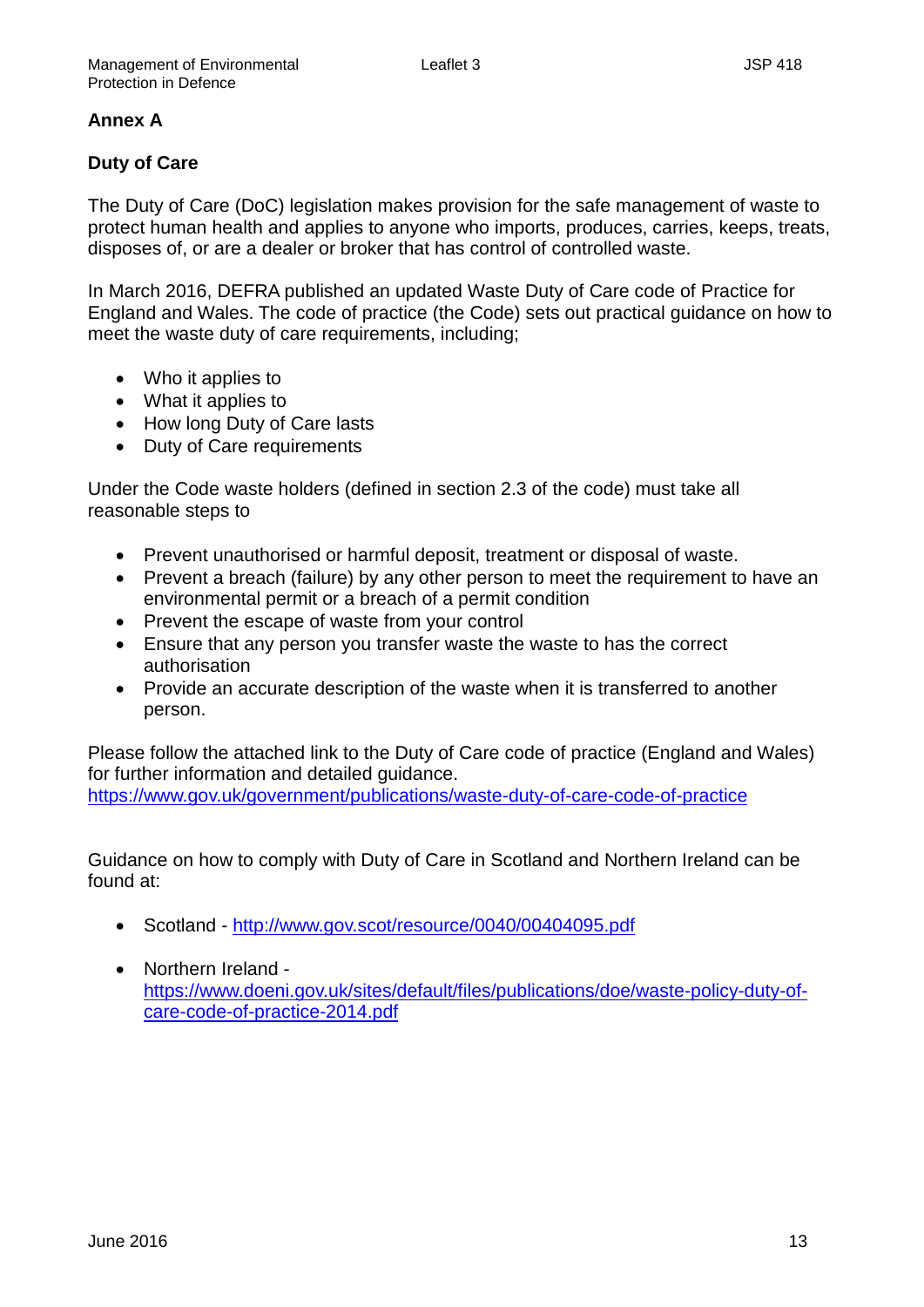## **Annex B**

## **Hazardous Waste**

In order to determine if the waste that you have is hazardous the following assessment should be undertaken.

#### Is my waste hazardous?



Each of the steps in the flow chart above are explained in the Environment Agency's - in Technical Guidance WM3 – Hazardous Waste – Interpretation of the definition and classification of hazardous waste

https://www.gov.uk/government/uploads/system/uploads/attachment\_data/file/427077/LIT [10121.pdf](https://www.gov.uk/government/uploads/system/uploads/attachment_data/file/427077/LIT_10121.pdf)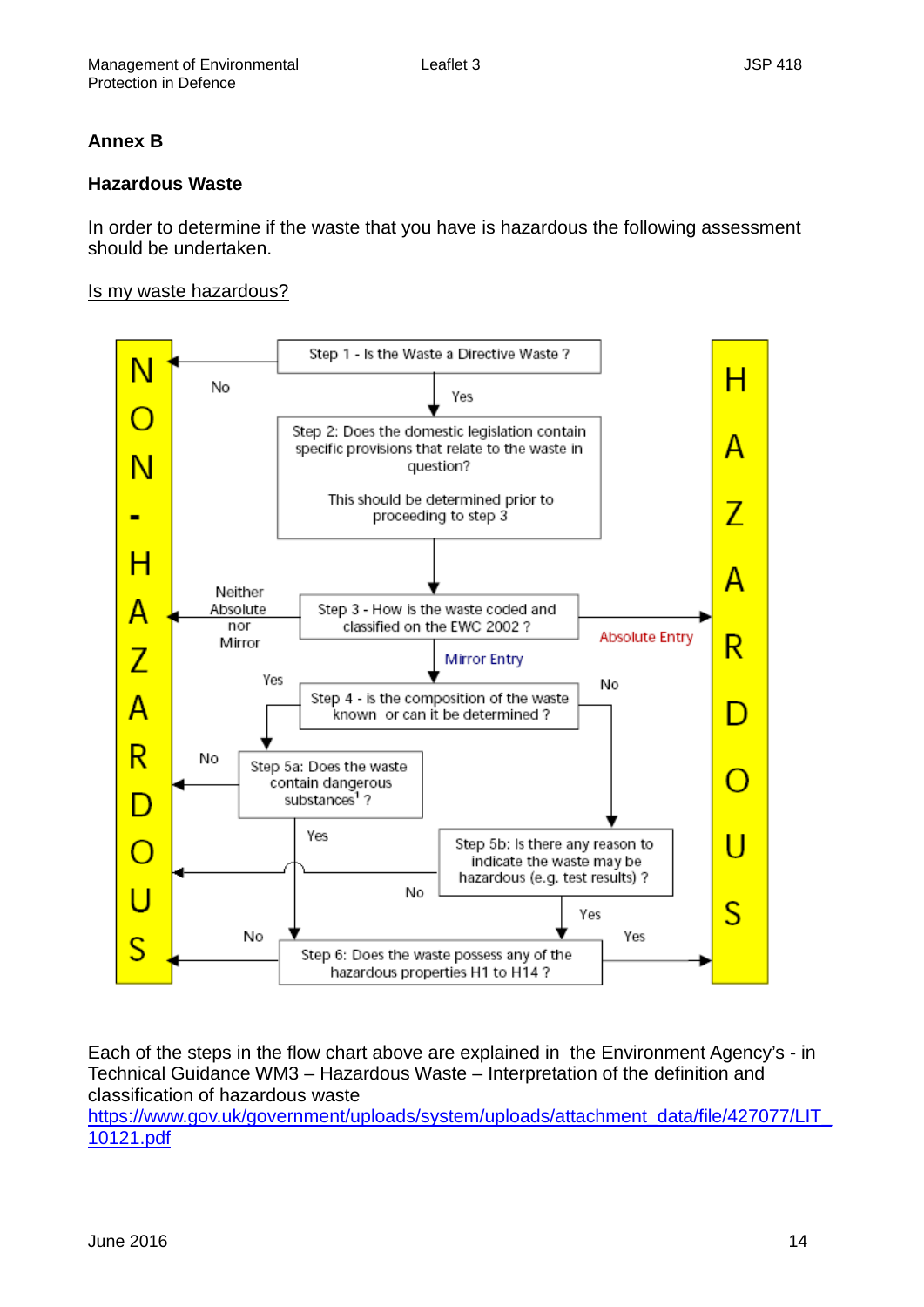It also gives full descriptions of the Hazardous Properties (H1 to H14) and the relevant thresholds i.e. the properties and characteristics of dangerous substances classified as hazardous waste.

The flowchart above also shows that the EWC consists of three types of entry:

"Absolute entries": A number of wastes marked with an asterisk (\*) are deemed to be hazardous regardless of their composition or concentration of any "dangerous substance" within the waste. Such entries are termed "absolute entries" and in some documents are coloured red for clarity.

"Mirror Entries": some wastes have the potential to be either hazardous or not, depending on whether they contain "dangerous substances" at or above certain thresholds. These wastes are covered by linked (usually paired) entries, collectively called "mirror entries", that compromise:

- A hazardous waste entry marked with an asterisk  $(*)$ , and in some documents coloured blue for clarity, and
- An alternative non-hazardous waste entry (or entries) not marked with an asterisk.

"Non-Hazardous Entries": Where a waste is not listed in the EWC with an asterisk, then it is not hazardous. However, where the non-hazardous entry forms part of a "mirror entry" assessment is required to determine whether the hazardous or non-hazardous waste entry is applicable.

## Does the waste contain "dangerous substances"?

Where the composition of a mirror entry is known, it can be assessed to determine if the waste contains" dangerous substances" or not to determine if the substances in a "mirror" entry are dangerous use information from the Safety Data Sheets or other data sources to find out whether the waste contains dangerous substances.

The classification of the substance(s) shows:

- The categories of danger exhibited by the substance; and
- The risk phrase(s), which describe the hazard the substance possess.

The risk phrases are used to set the levels that the dangerous substance must be present at in the waste for it to be classified as hazardous or not. WM3 [\(http://www.environment](http://www.environment-agency.gov.uk/business/topics/waste/32200.aspx)[agency.gov.uk/business/topics/waste/32200.aspx\)](http://www.environment-agency.gov.uk/business/topics/waste/32200.aspx) identifies all of the risk phrases that are relevant to hazardous waste and provides the thresholds (levels that they must be at in the waste for it to be hazardous) or criteria that relate them to their hazard.

If none of the substances in the waste are classified as "dangerous substances", the waste will not be hazardous and the non-hazardous EWC code can be used.

## Notification of Premises Producing Hazardous Waste (**Wales only)**

As explained in the Hazardous Waste section of this leaflet under the Hazardous Waste Regulations 2005, it is an offence to produce hazardous waste at a site, or remove that waste from sites unless the sites are registered with the Natural Resource Wales or are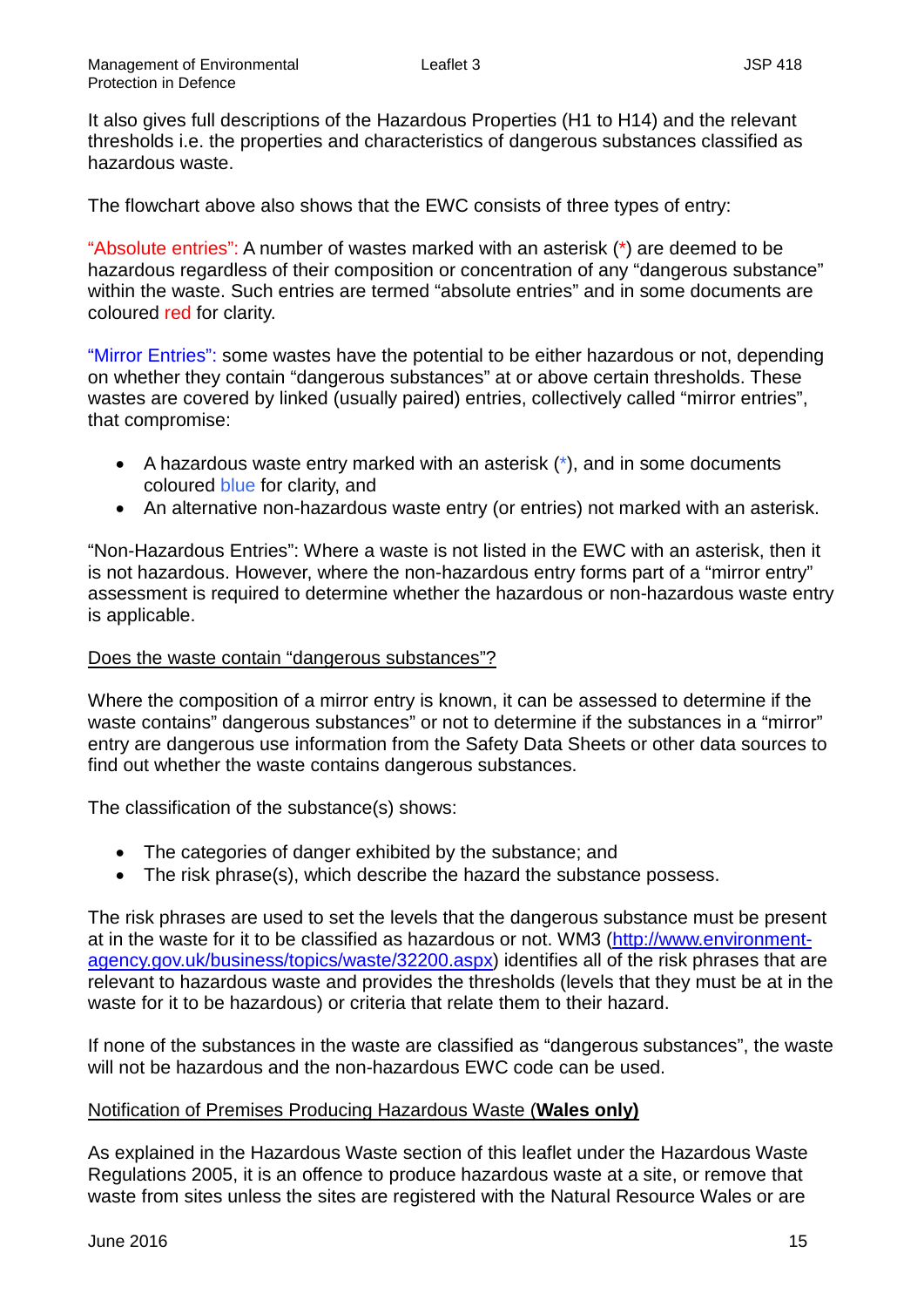exempt from registration (produce less than 500 kg of hazardous waste per annum). Once sites are registered their details are placed on register and given a registration number known as a 'Premises code'.

For further details on how to register as a producer of hazardous waste in Wales please see [https://naturalresources.wales/apply-for-a-permit/waste/register-as-a-producer-of](https://naturalresources.wales/apply-for-a-permit/waste/register-as-a-producer-of-hazardous-waste/?lang=en)[hazardous-waste/?lang=en](https://naturalresources.wales/apply-for-a-permit/waste/register-as-a-producer-of-hazardous-waste/?lang=en)

## **England, Scotland and Northern Ireland**

Premises in England, Scotland or Northern Ireland are not required to register for a premises code for the production of Special or hazardous waste. Guidance on consigning special and hazardous waste in Scotland and Northern Ireland can be found at these links. **[Scotland](http://www.sepa.org.uk/waste/waste_regulation/special_waste.aspx) and [Northern Ireland.](https://www.doeni.gov.uk/articles/hazardous-waste)** 

# **England**

As of the **1st April 2016** producers of hazardous waste in England will no longer need to notify their premises with the Environment Agency; producers will instead need to follow the following requirements;

- The consignment note code is 11 digits and must be unique and is valid for one consignment from each site.
- The format for the consignment note code must be '**XXXXXX/YYYYY'**:
- **XXXXXX'** is the first 6 letters/numbers (not symbols or spaces) of the name of the company entered in part A2 of the consignment note and must be followed by '/'
- The **YYYYY** element of the code is 5 letters or numbers of the sites choosing to create a **unique code for each collection from that site**.
- 'EXEMPT' will no longer be used. All producers of Hazardous Waste must complete consignment notes using the above format.
- For certain wastes an additional letter is required creating a 12 digit unique code. Add:
	- **A 'V' to waste removed from ships – XXXXXX/YYYYYV**
	- ▶ An 'F' to fly-tipped waste XXXXXX/YYYYYF
	- $\triangleright$  A 'D' to waste moving under a consignee derogation XXXXXX/YYYYYD
	- $\triangleright$  A 'P' to continuous piped waste XXXXXX/YYYYYP

As with premise notifications, to ensure MOD's Duty of Care, Industry Partners must use their own site consignment note code format, in line with the EA requirements.

For further guidance please go to [https://www.gov.uk/guidance/hazardous-waste](https://www.gov.uk/guidance/hazardous-waste-consignment-note-supplementary-guidance)[consignment-note-supplementary-guidance](https://www.gov.uk/guidance/hazardous-waste-consignment-note-supplementary-guidance)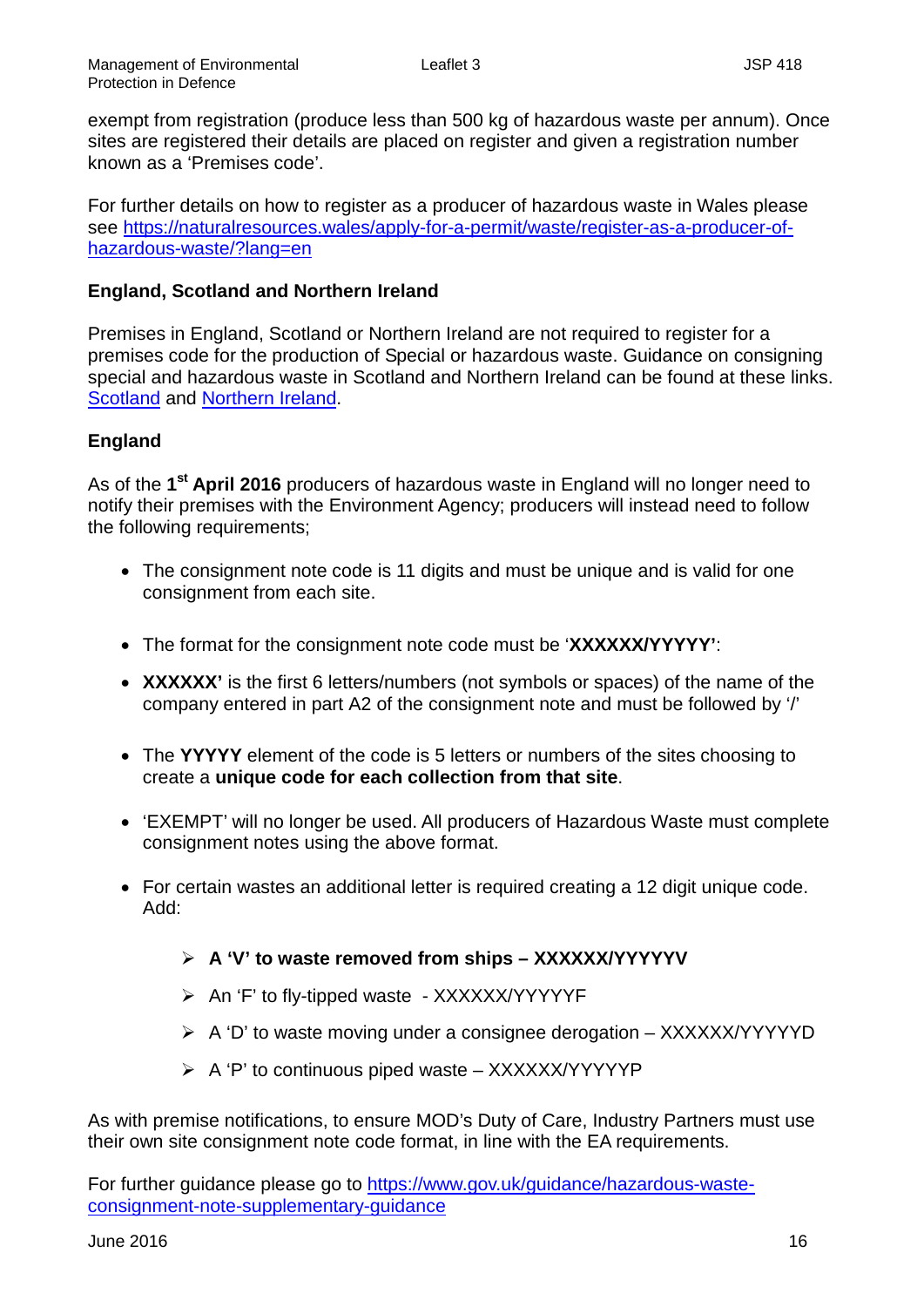# **Annex C**

## **Transfrontier Shipment of Waste**

Shipments of waste to, from and through the UK are subject to a range of legal controls. The legal controls depend on the nature of the waste being moved, whether the waste is moving for recovery or disposal and where in the world the waste is moving from, to and through.

The Waste Shipments Regulation (WSR) is directly applicable in the UK, with the penalties for non-compliance and enforcement in the Statutory Instrument, The Transfrontier Shipment of Wastes Regulations 2007(the TFS Regulations).

The WSR has an exemption for imports into the community of waste generated by Armed Forces in situations of crisis or peacemaking. Article 1 (3) (g) states that:

*"Imports into the community of waste generated by armed forces or relief organisations in situations of crisis, peacemaking or peacekeeping operations where such waste is shipped, by the Armed Forces or relief organisations concerned or on their behalf, directly or indirectly to the country of destination. In such cases, any competent authority of transit and the competent authority of destination in the Community shall be informed in advance concerning the shipment and its destination".*

Where waste is required to be moved in this manner the form in Appendix 1 of this annex should be completed and sent to the necessary competent authorities of transit and destination if required.

In addition to the WSR and the TFS Regulations, the UK has a statutory document entitled the UK Plan for the Shipments of Waste. The Plan sets out Government policy on shipments of waste for disposal to and from the UK. The Plan was written to meet the requirement of regulation 11 of the TFS Regulations which requires SofS Defra to prepare a waste management plan containing his policies in relation to the shipment of waste disposal into and out of the UK.

## Shipments of Waste for Disposal

Shipments of waste **to and from** the UK for disposal are prohibited, except for a couple of MOD exceptions:

- Emergency situations<sup>[5](#page-18-0)</sup> that may require the shipment of hazardous waste to the UK from any country;
- Emergency situations that may require shipment of hazardous waste **from** the UK to other Member States and European Free Trade Association (EFTA) countries.

It should be noted that even when these situations apply, shipments of waste for disposal to and from the UK are still subject to the procedure of prior written notification and consent using a TFS form. All MOD movements of hazardous waste for disposal outside of

<span id="page-18-0"></span><sup>&</sup>lt;sup>5</sup> An emergency situation exists when there is clear and immediate risk to human health and/or the environment which cannot be removed without a shipment of hazardous waste taking place. If the waste can be stored or disposed of in an environmentally sound manner in the country of dispatch, this exception does not apply. Ammunition can be disposed of in this manner.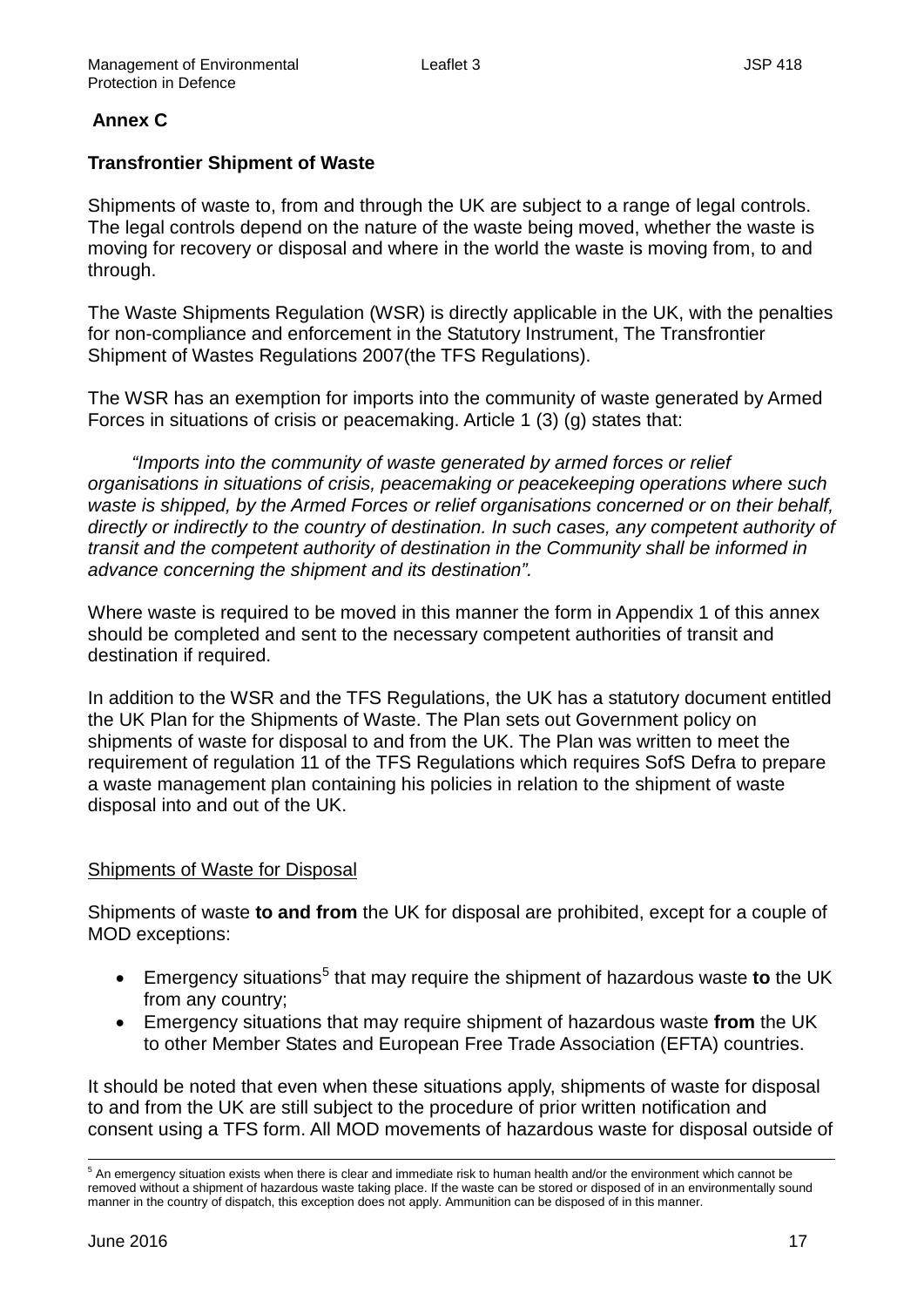the UK must also be notified to the EA and Defra, where Ministerial approval for the shipment will be sought. This notification must also be undertaken on a TFS form.

- Shipments of hazardous waste to economically developing countries (those non-EU countries outside the OECD) are prohibited even if being sent for recovery.
- Shipments of non-hazardous waste into or out of the UK for disposal are prohibited except for shipments of trial runs<sup>[6](#page-19-0)</sup>.

#### Imports of Waste for Disposal

Imports of waste into the Community for disposal from Parties to the Basel Convention and from non-OECD countries require submission of a Duly Reasoned Request (DRR) from the country of origin to the UK competent authority of destination. This request should contain details which explain why the exporting country does not have and cannot reasonably acquire the technical capacity and necessary facilities in order to dispose of the waste in an environmentally sound manner.

The DRR may relate to a single waste stream or to several types of waste. Once acceded to, shipments will be restricted to the types of waste specified and to the types of operation specified.

Shipments of waste from OECD Decision countries and EFTA countries is the same as the previous paragraph with Parties to Basel Convention outside the community required to submit a DRR to a UK competent authority and assessed on the same grounds. However, given their level of economic development, it is unlikely that a DRR would be accepted by a UK competent authority.

Waste from countries which MOD operates in can be brought back to the UK for disposal if a DRR is submitted and approved.

## UK Overseas Territories

For the purposes of Transfrontier Shipment of Wastes and the UK Plan for the Shipments of Waste, UK Overseas Territories include Falkland Islands and Ascension Island (for a full list see

[https://www.gov.uk/government/uploads/system/uploads/attachment\\_data/file/69546/pb13](https://www.gov.uk/government/uploads/system/uploads/attachment_data/file/69546/pb13770-waste-shipments.pdf) [770-waste-shipments.pdf](https://www.gov.uk/government/uploads/system/uploads/attachment_data/file/69546/pb13770-waste-shipments.pdf)

These Overseas Territories are listed as Annex IA to Council Decision 2001/882/EC of 27 Nov 01 on the association of overseas countries and territories within the EU ("Overseas Association Decision") and are as defined in Art 2 (26) of the EU WSR. The list does not include Gibraltar or the Sovereign Base Areas of Akrotiri and Dhekelia in Cyprus.

The EU WSR seeks to reflect the rules regarding exports and imports of waste to and from Overseas Territories laid down in the Overseas Association Decision. In summary these rules are:

<span id="page-19-0"></span><sup>&</sup>lt;sup>6</sup> Shipments of trial runs to the UK are allowed from any country in order to assess the suitability of a specific of a specific specialised treatment technology which results in the disposal of waste.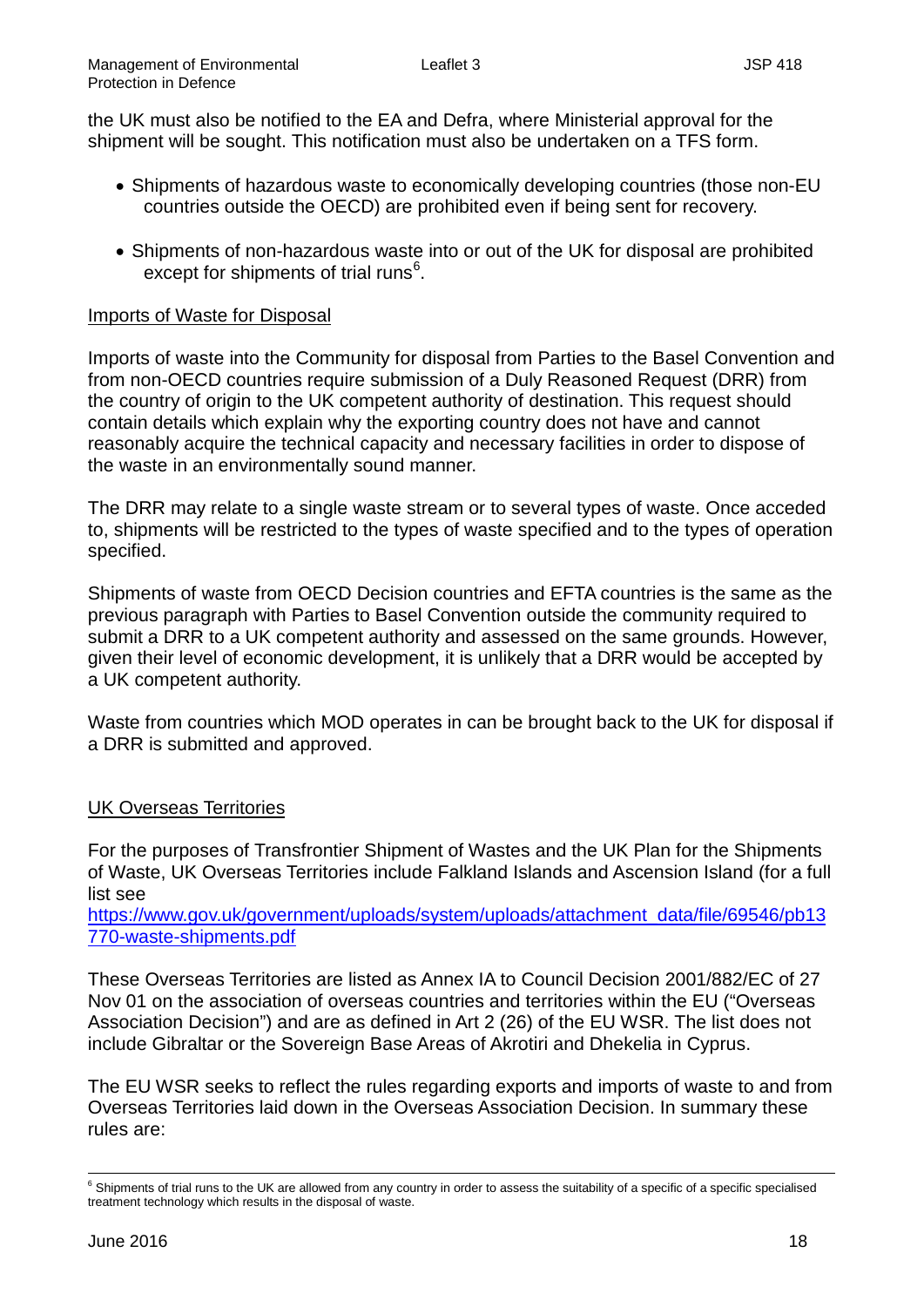- A prohibition on the exports of waste for disposal and of hazardous waste for recovery to Overseas Territories;
- The export of non-hazardous waste for recovery to Overseas Territories to which OECD Decision C(2001) 107/Final does not apply, is potentially allowed, subject to the provisions of Art 36 and Title II of the EU WSR (Shipments within the Community with or without transit through third countries);
- Imports to the UK from UK Overseas Territories are also allowed, subject to Title II of the EU WSR.

Following the extension of the UK ratification of the Basel Convention to the Sovereign Base Areas in Cyprus, imports between these areas and the UK for disposal are subject to the agreement of a duly reasoned request as required by the EU WSR.

Gibraltar is covered by EC environmental legislation and therefore the provisions of the Community Regulation apply.

## Exports for Recovery

These are potentially permitted under notification controls:

- $\bullet$  Hazardous waste for recovery in EU Member States and OECD<sup>[7](#page-20-0)</sup> countries
- Non-hazardous waste for recovery in the 'new' EU member states Latvia, Poland, Slovakia, Bulgaria or Romania
- Some types of non-hazardous waste for recovery in some non-EU countries outside the OECD.

Refer also to 'Moving notified waste between countries – a guide at: <https://www.gov.uk/guidance/importing-and-exporting-waste>

Exports are also potentially permitted under green list controls:

• Some exports of certain types on non-hazardous waste to be recovered are subject to green list controls. The situation obviously varies depending on the type of waste being exported and the particular country where the recovery is to take place. Waste being exported under green list controls must be accompanied by a completed Annex VII form specified in the EU WSR. A blank copy of the form is available at:

<https://www.gov.uk/importing-and-exporting-waste#page-navigation>

## The type of Waste being exported

EU legislation setting out the rules on moving waste to and from the UK includes a number of different annexes containing lists of wastes.

In broad terms annexes III, IIIA and IIIB of the Regulations specify different types of nonhazardous waste, whilst annexes IV and IVA of the Regulations specify different types of hazardous waste. It is therefore necessary to determine in which annex the code that best describes the waste being moved appears. To do this, you must take into account any contamination that may either make the waste more hazardous so that it should be

<span id="page-20-0"></span><sup>&</sup>lt;sup>7</sup> A list of OECD countries is available at:<http://www.oecd.org/about/membersandpartners/list-oecd-member-countries.htm>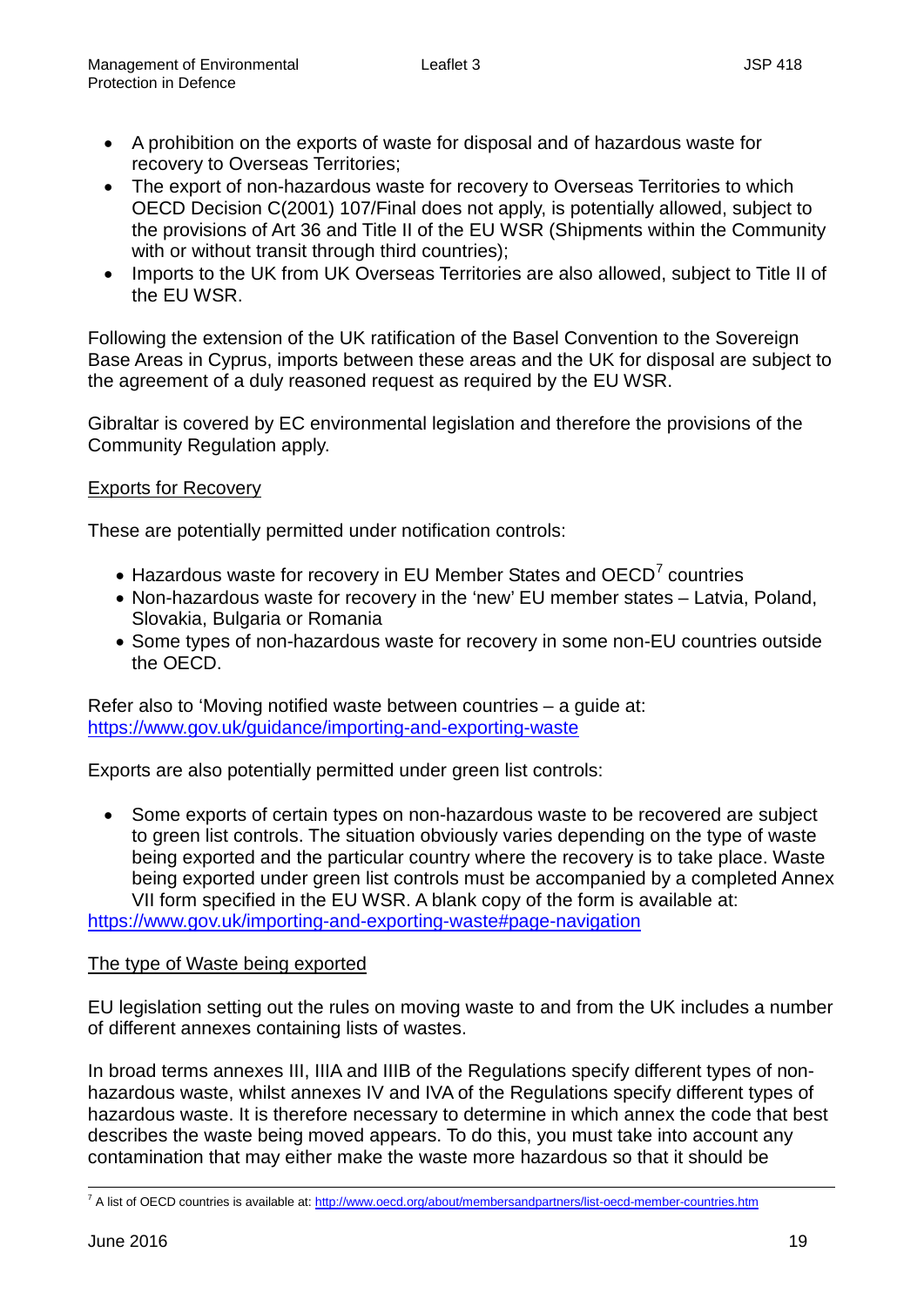classified by another code or prevent it being recovered in an environmentally sound manner.

If there is no appropriate code for the waste being exported, it is classed as 'unassigned'. Exports of unassigned waste to be recovered are also subject to notification controls. In summary:

**Recovery in EU Member States** – generally potentially allowed and will be subject to either notification or green list controls depending on the type of waste being exported and the particular EU country where the recovery is to take place

- $\triangleright$  Waste listed in annex IV and IVA and unassigned waste notification controls apply
- Waste listed in annexes III, IIIA or IIIB Generally green list controls apply except when the waste is to be recovered in a 'new' member state namely Latvia, Poland, Slovakia, Bulgaria or Romania. In this case notification controls apply.

**Recovery in OECD countries outside the EU** – generally potentially allowed and will be subject to either notification or green list controls depending on the type of waste being exported.

- $\triangleright$  Waste listed in annexes IIIB, IV and IVA and unassigned waste notification controls apply
- Waste listed in annexes III or IIIA generally green list controls apply.

**Recovery in a non-OECD country outside the EU** – Exporting almost all types of hazardous waste even for recovery is prohibited. For non-hazardous waste the controls depend upon the type of waste being moved and the particular non-OECD country. Please see<https://www.gov.uk/guidance/importing-and-exporting-waste> for further information

Further information on shipments of waste is available at: [https://www.gov.uk/importing](https://www.gov.uk/importing-and-exporting-waste#page-navigation)[and-exporting-waste#page-navigation](https://www.gov.uk/importing-and-exporting-waste#page-navigation)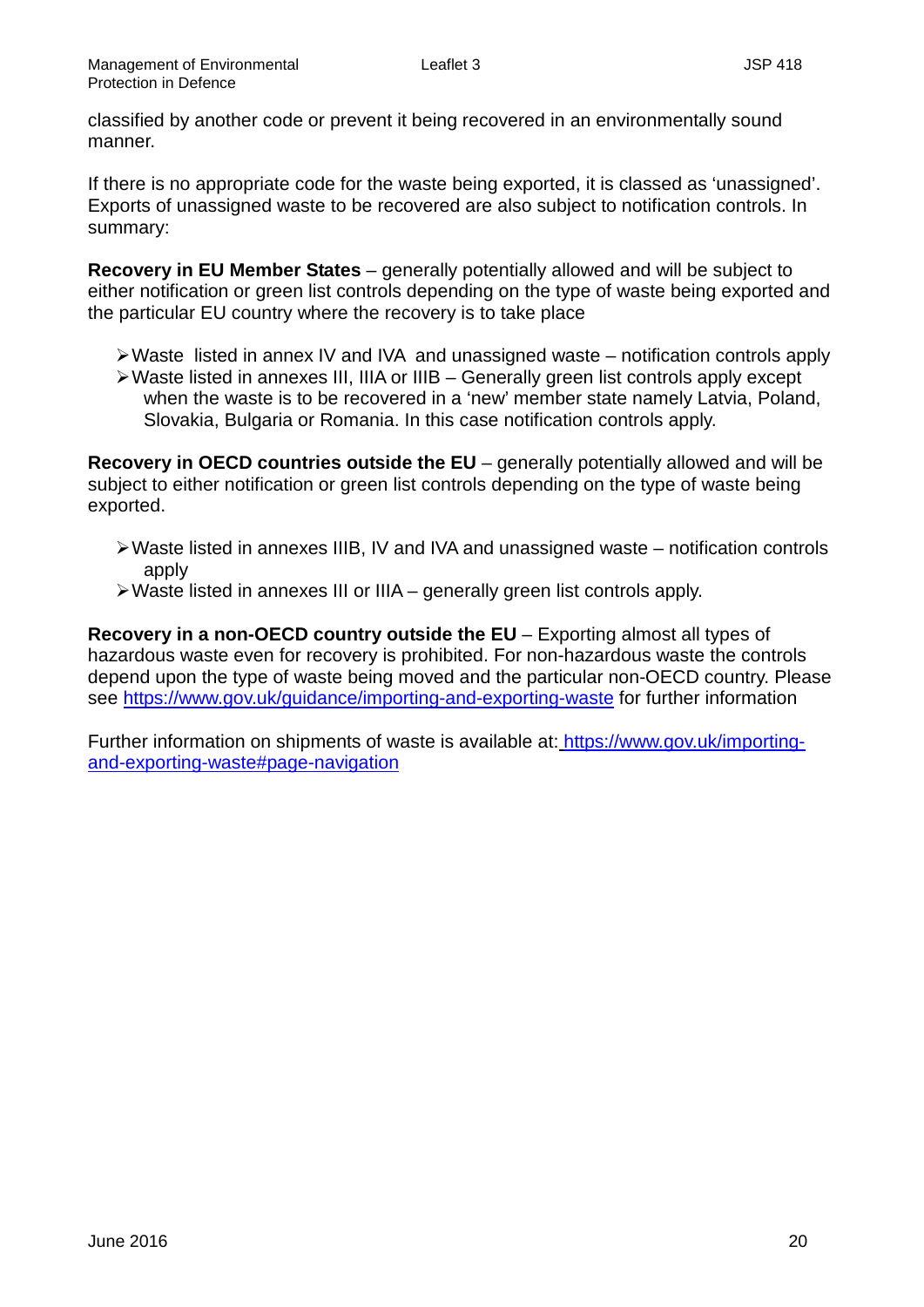# **Appendix 1 of Annex C**

## **Information on imports into the Community of waste generated by armed forces or relief organisations in situations of crisis, peacemaking or peacekeeping situations according to Article 1(3)(g) of Regulation (EC) No 1013/2006 on shipments of waste***(1)*

| 1. Exporter                                                                               |             |  | 2. Importer                                      |               |                                              |
|-------------------------------------------------------------------------------------------|-------------|--|--------------------------------------------------|---------------|----------------------------------------------|
| <b>Registration No:</b>                                                                   |             |  | <b>Registration No:</b>                          |               |                                              |
| Name:                                                                                     |             |  | Name:                                            |               |                                              |
|                                                                                           |             |  |                                                  |               |                                              |
| Addre                                                                                     |             |  | Address:                                         |               |                                              |
| SS:                                                                                       |             |  |                                                  |               |                                              |
|                                                                                           |             |  |                                                  |               |                                              |
| Contact                                                                                   |             |  | Contact person:                                  |               |                                              |
| person:                                                                                   |             |  |                                                  |               |                                              |
| Tel:                                                                                      | Fa          |  | Tel:                                             |               | Fax:                                         |
|                                                                                           | Х.          |  |                                                  |               |                                              |
| E-                                                                                        |             |  | E-mail:                                          |               |                                              |
| mail:                                                                                     |             |  |                                                  |               |                                              |
| 5. Waste producer(s):                                                                     |             |  | 3. Actual                                        | <b>Tonnes</b> | m <sup>3</sup>                               |
|                                                                                           |             |  | quantity $(2)$ :                                 | $(Mg)$ :      |                                              |
| Registration                                                                              |             |  | 4. Actual date of                                |               |                                              |
| No:                                                                                       |             |  | shipment:                                        |               |                                              |
| Name:                                                                                     |             |  | 7. Disposal/recovery operation(s)                |               |                                              |
| Addre                                                                                     |             |  | D-code / R-code                                  |               |                                              |
| SS:                                                                                       |             |  | $(3)$ :                                          |               |                                              |
|                                                                                           |             |  |                                                  |               | 8. Designation and composition of the waste: |
| Contact                                                                                   |             |  |                                                  |               |                                              |
| person:                                                                                   |             |  |                                                  |               |                                              |
| Tel:                                                                                      | Fa          |  |                                                  |               |                                              |
|                                                                                           | X:          |  |                                                  |               |                                              |
| E-                                                                                        |             |  |                                                  |               |                                              |
| mail:                                                                                     |             |  |                                                  |               |                                              |
| 6. Disposal                                                                               | or recovery |  |                                                  |               |                                              |
| facility                                                                                  | facility    |  |                                                  |               |                                              |
| Registration                                                                              |             |  |                                                  |               |                                              |
| No:                                                                                       |             |  |                                                  |               |                                              |
| Name:                                                                                     |             |  | 9. Waste identification (fill in relevant codes) |               |                                              |
| Addre                                                                                     |             |  | (i) Basel Annex VIII (or IX if                   |               |                                              |
| SS:                                                                                       |             |  | applicable):                                     |               |                                              |
|                                                                                           |             |  | (ii) OECD code (if different                     |               |                                              |
|                                                                                           |             |  | from $(i)$ :                                     |               |                                              |
| Contact                                                                                   |             |  | (iii) EC list of                                 |               |                                              |
| person:                                                                                   |             |  | wastes:                                          |               |                                              |
| Tel:                                                                                      | Fax:        |  | (iv) Y-code:                                     |               |                                              |
| Е-                                                                                        |             |  |                                                  |               |                                              |
| mail:                                                                                     |             |  | $(v)$ H-code $(3)$ :                             |               |                                              |
| 10. (a) Countries/states concerned, (b) code No of competent authorities where applicable |             |  |                                                  |               |                                              |
| State of export                                                                           |             |  | State(s) of transit                              |               | State of import                              |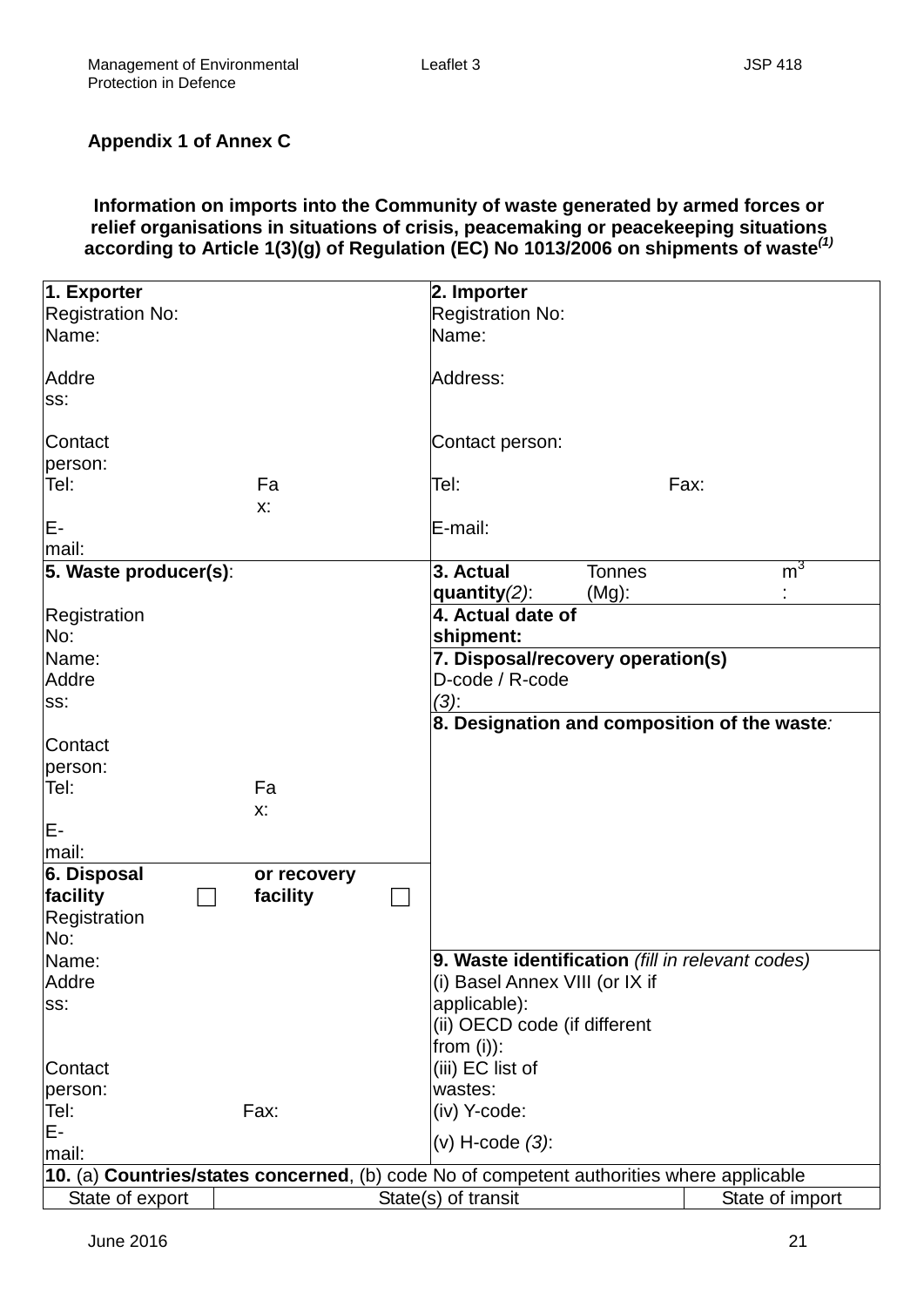| (a)                                                                                |  |     |         |  |
|------------------------------------------------------------------------------------|--|-----|---------|--|
| (b)                                                                                |  |     |         |  |
| 11. Exporter's / producer's declaration:                                           |  |     |         |  |
| I certify that the above information is complete and correct to my best knowledge. |  |     |         |  |
| Nam                                                                                |  | Dat | Signatu |  |
| le:                                                                                |  | e:  | re:     |  |
|                                                                                    |  |     |         |  |

- (1) For completing this document, see also the corresponding specific instructions as contained in Annex IC of Regulation (EC) No 1013/2006.
- (2) In cases where the quantity in tonnes is not known before the start of the shipment, an indication on the quantity should be given, e. g. the number of barrels or containers and their volume in cubic meters (e. g. 12 barrels of 0.25 m<sup>3</sup>). In this case, the units in block 4 should be crossed out. In addition, the actual quantity in tonnes should be provided in due time after arrival in the disposal or recovery facility.
- (3) See list of abbreviations and codes as contained in Annex IA of Regulation (EC) No 1013/2006.

## **Supporting Information on imports into the Community of waste generated by armed forces or relief organisations according to Article 1(3) (g) of Regulation (EC) No 1013/2006 on shipments of waste**

1. These correspondents' guidelines represent the common understanding of all Member States on how Regulation (EC) No 1013/2006 on shipments of waste should be interpreted. The guidelines were agreed by the correspondents at a meeting on 14/15 June 2007 organised pursuant to Article 57 of Regulation (EC) No 1013/2006. They are not legally binding. The binding interpretation of Community law is the exclusive competence of the European Court of Justice. The guidelines apply from 12 July 2007 and should be reviewed at the latest five years from the above date and, if necessary, revised.

2. Pursuant to Article 1(3) (g) of Regulation (EC) No 1013/2006, any competent authority of transit and the competent authority of destination in the Community shall be informed in advance concerning a waste shipment and its destination in case of imports into the Community of waste generated by armed forces or relief organisations in certain situations.

3. It is unclear which information is to be provided according to Article 1(3) (g). There is a need to seek to achieve a Community-wide approach in order to ensure that different competent authorities in Member States require the same information. An example is the situation of imports of waste generated by armed forces e.g. by road from Kosovo via Bosnia and Herzegovina, Croatia, Slovenia and Austria to Germany. The information to be provided should serve two purposes, namely to receive sufficient information in case inspections of establishments or undertakings which treat such waste are carried out (cf. Article 13 of Directive 2006/12/EC on waste) and to be able to fulfil the reporting requirements of the Basel Convention (for this purpose, the information in boxes No 3, 4, 7, 9, without OECD and EC code, and 10 of the attached document is necessary).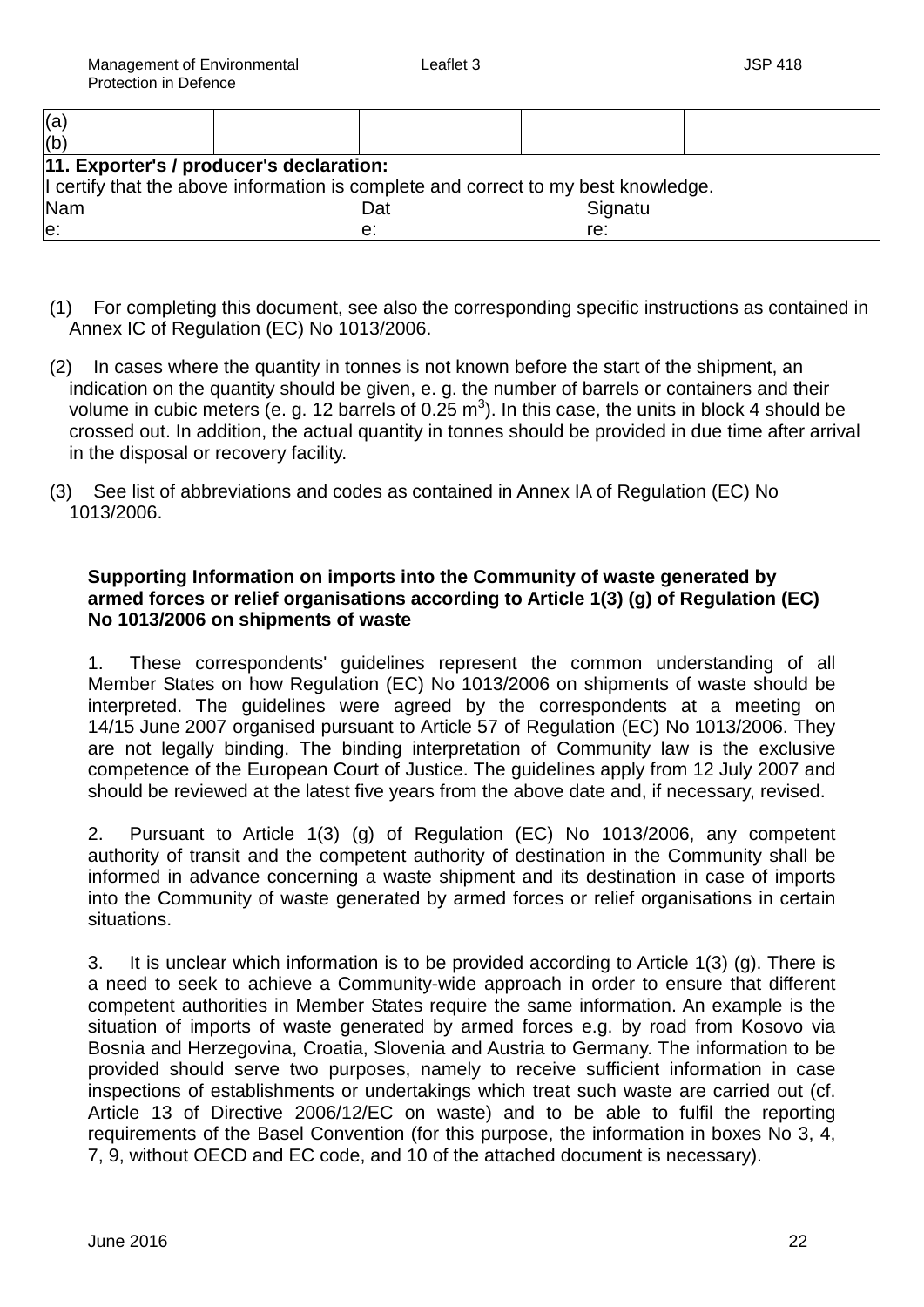4. *As a common understanding of the correspondents* it was agreed to recommend that the information set out in the document should be provided, to the extent possible in advance of the shipment (with regard to providing the actual quantity, see also footnote 2 in the annex). If it is not possible to provide the full information in advance, e.g. in cases of urgency, only the fact that a shipment will take place (including date of shipment) and the first place of destination (the disposal or recovery facility or, if not known at the time of the shipment, e. g. a military area or an airport) should be given in advance. It is recommended that the information is provided using the attached document in due time after arrival in the disposal or recovery facility or, if not known at the time of the shipment, before the waste is moved from the first place of destination.

5. In urgent cases where the disposal or recovery facility is not known at the time of the shipment, the competent authority responsible for the area of the first place of destination (e. g. a military area or an airport) should be informed. In addition, only one competent authority in a country should be informed in urgent cases, e. g. the competent authority of transit which would then inform the competent authority of destination.

6. With regard to the format of the communication, post, fax or e-mail may be used.

7. In addition to sending the information in advance to competent authorities, the information sent should also accompany the shipment. In case of checks on shipments it would then be clear to the authorities that the shipment concerns waste for which Article 1(3) (g) applies.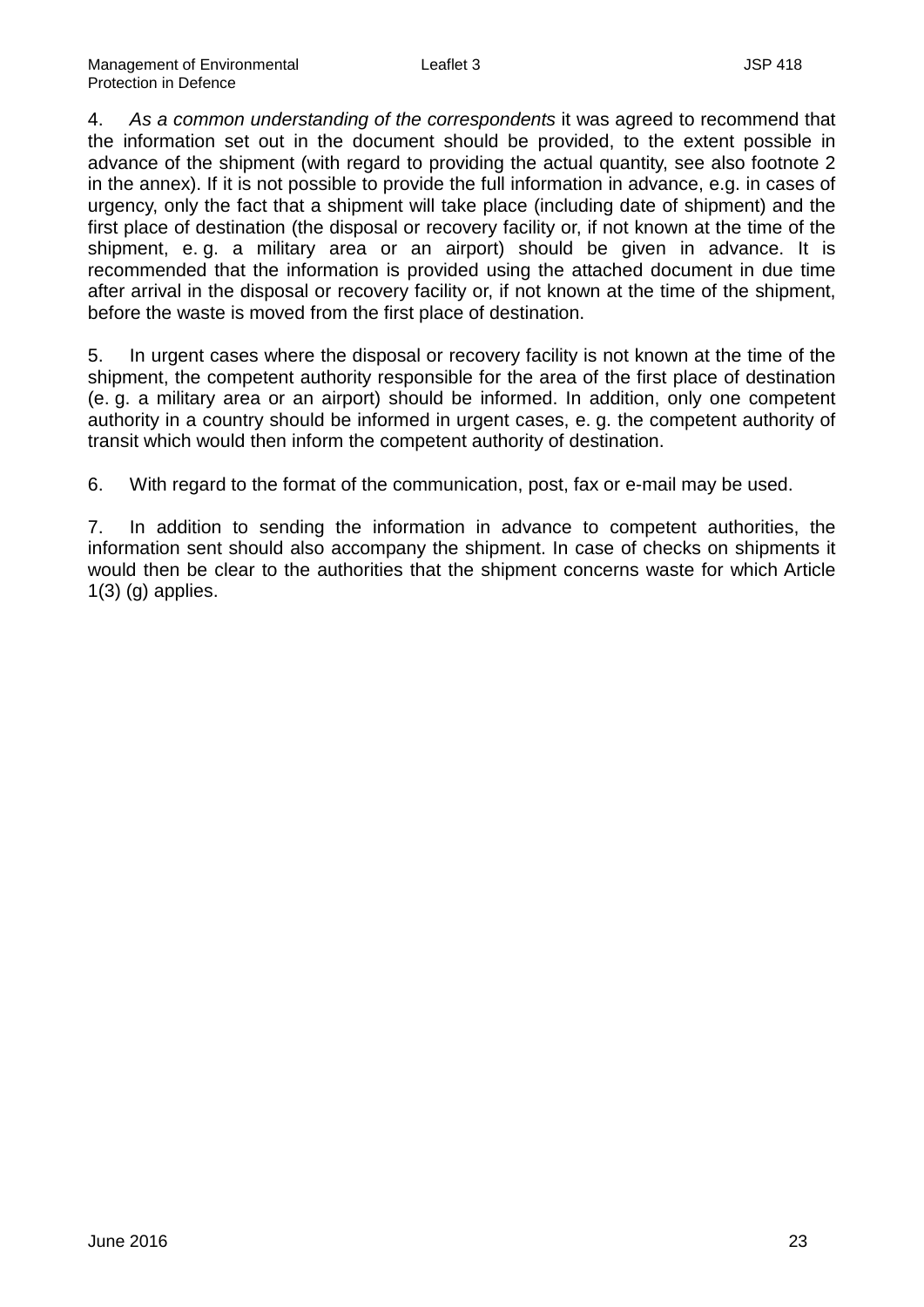# **Annex D**

# **Catering Waste and Animal by-products**

Catering waste and waste food of animal origin become animal by-products when they are no longer intended for human consumption.

Catering waste is waste food from catering facilities such as restaurants, bars and cafes and kitchens. It includes all food waste that is no longer intended for human consumption and includes used cooking oil. Catering waste in the main can not be fed to animals although certain wastes such as bakery and dairy products may be. While it is possible for catering waste to be macerated and placed in the foul sewer it MOD's preference that this should only be the practice where no suitable alternative is possible.

Catering waste can only be disposed of to landfill or to a composting or biogas plant approved under the animal By-Product Regulations.

Animal by-products are parts of animals or products of animal origin that are not intended to be eaten by humans. Animal by-products are divided into three categories depending on their potential risk to human and or animal health or to the environment. There are different rules for disposing of waste in each category.

All three categories of animal by-products must be kept **separate** at all times. If material from one category is mixed with material from another category, then the whole **mixture** must be treated as being in the **higher risk category**.

Those categories which may be relevant to MOD are:

**Category 1** – Very high risk material includes:

- International catering waste from aircraft and ships.
- Animals that have been experimented on.
- Specified risk material i.e. cattle that may be infected with BSE.

**Category 2** – High risk material which includes:

• manure or animal by-products that could be contaminated with animal diseases.

**Category 3** – low risk material which is fit, but not intended for human consumption. This includes:

- raw meat and fish from food manufacturers and retailers
- former food wastes, other than catering waste, this includes manufacturing or packaging defects
- eggs and other by-products that do not show signs of transmissible disease
- raw milk
- fish and other sea animals
- shells

Further details are available in JSP 456 Pt2, Vol 3– [Defence Catering Manual.](http://defenceintranet.diif.r.mil.uk/Reference/DINsJSPs/Pages/TheDefenceCateringManual(JSP456).aspx)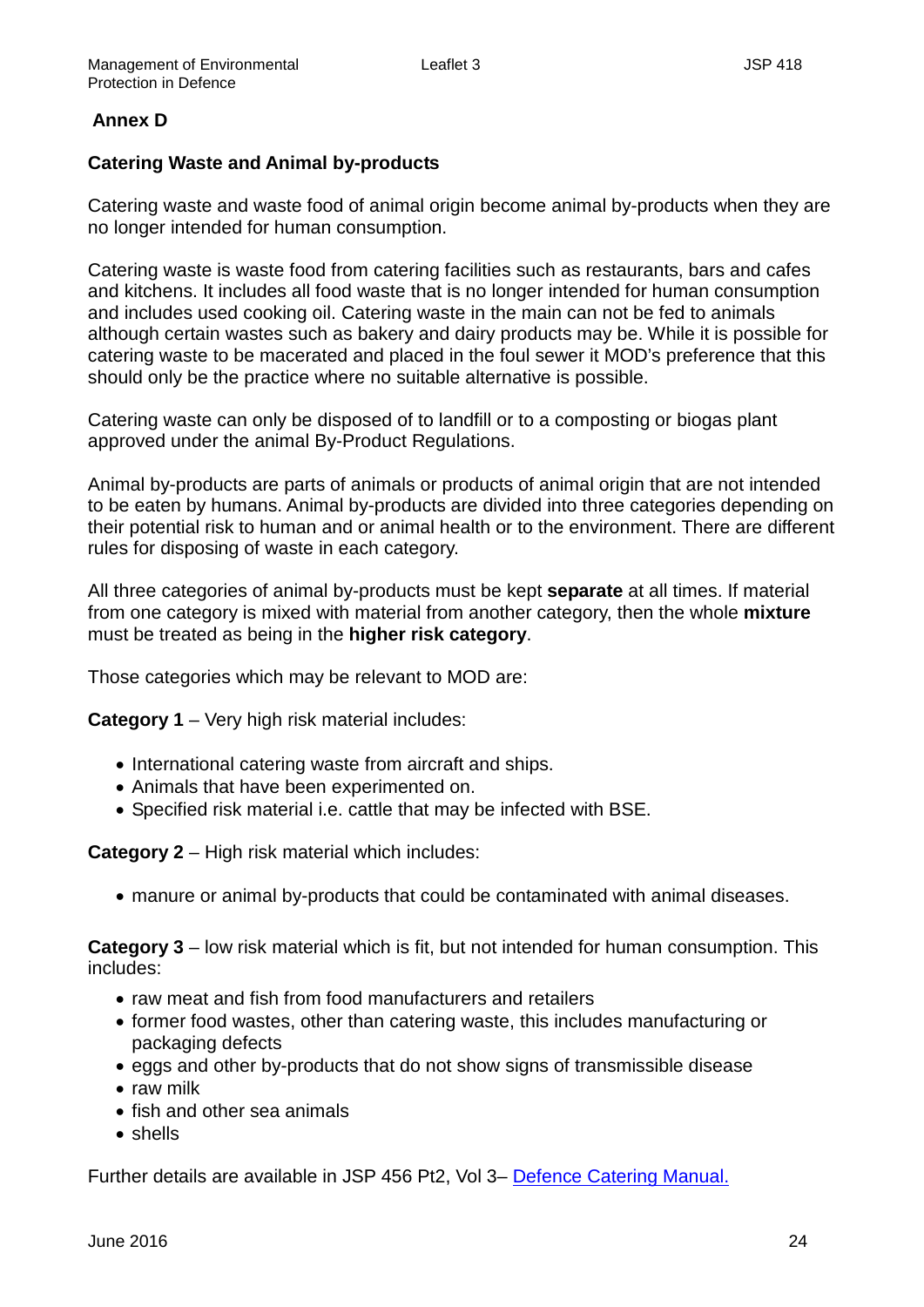# **Annex E**

# **International Catering Waste (including guidance for Dockyards and RAF Stations)**

International Catering Waste (ICW) is defined under the EU Animal By-Products Regulation (EC/1069/2009) as "catering waste from means of transport operating internationally". Defra guidance is available at: [https://www.gov.uk/handling-and-disposing](https://www.gov.uk/handling-and-disposing-of-international-catering-waste)[of-international-catering-waste](https://www.gov.uk/handling-and-disposing-of-international-catering-waste)

ICW is a Category 1 by-product which represents the highest risk potential of disease if they enter the human or animal food chain.

Under the animal by-products Regulation, Category 1 material can only be disposed of by rendering or incineration. International catering waste may also be disposed of by burial in an approved landfill site.

Any catering waste from a vessel that has landed in a non-EU port is subject to these controls after returning to the EU. This includes all vessels that have docked/landed in non-EU countries even if the vessel has been provisioned in the EU, as there is no reliable method for establishing that non-EU stores were not taken on-board. Catering waste from vessels operating within the EU should be handled in the same way as domestic catering waste as should catering waste from countries normally treated as Member States such as Andorra, Norway, San Marino, the Channel Islands, Isle of Man and Gibraltar.

## Specific guidance for dockyards

The captain of the ship has the initial responsibility for the waste generated on the vessel under their Command. The person responsible for offloading the waste from the ship is responsible for ensuring that the waste is put into the correct waste stream in the dockyard. As soon as the waste has been deposited in the ICW skip provided, the dockyard takes on responsibility for ensuring that the waste is collected, stored and taken to either an approved landfill site, incinerator or rendering plant by a registered waste carrier. Responsibility for the facilities may lie with the dockyard or an appointed waste Industry Partner operating on the site.

Vessels arriving from outside the EU are required to make a declaration about the waste they are carrying under Schedule 2 of the Merchant Shipping and Fishing Vessels (Port Waste Reception Facilities) Regulations 2003, as amended.

The Animal By-Products Regulations (EC/1069/2009) requires that a record is kept of the waste disposed of, in order to create an audit trail.

The detailed policy on Management of Waste from MOD Shipping and the Department's requirements are set out in *JSP430 MOD Management of Ship Safety and Environmental Protection, Part 2, Leaflet E2* [Management of Ship Safety and](http://www.nsass.org.uk/Library/Document/?Id=1000&LibraryRequest=4)  [Environmental Protection](http://www.nsass.org.uk/Library/Document/?Id=1000&LibraryRequest=4)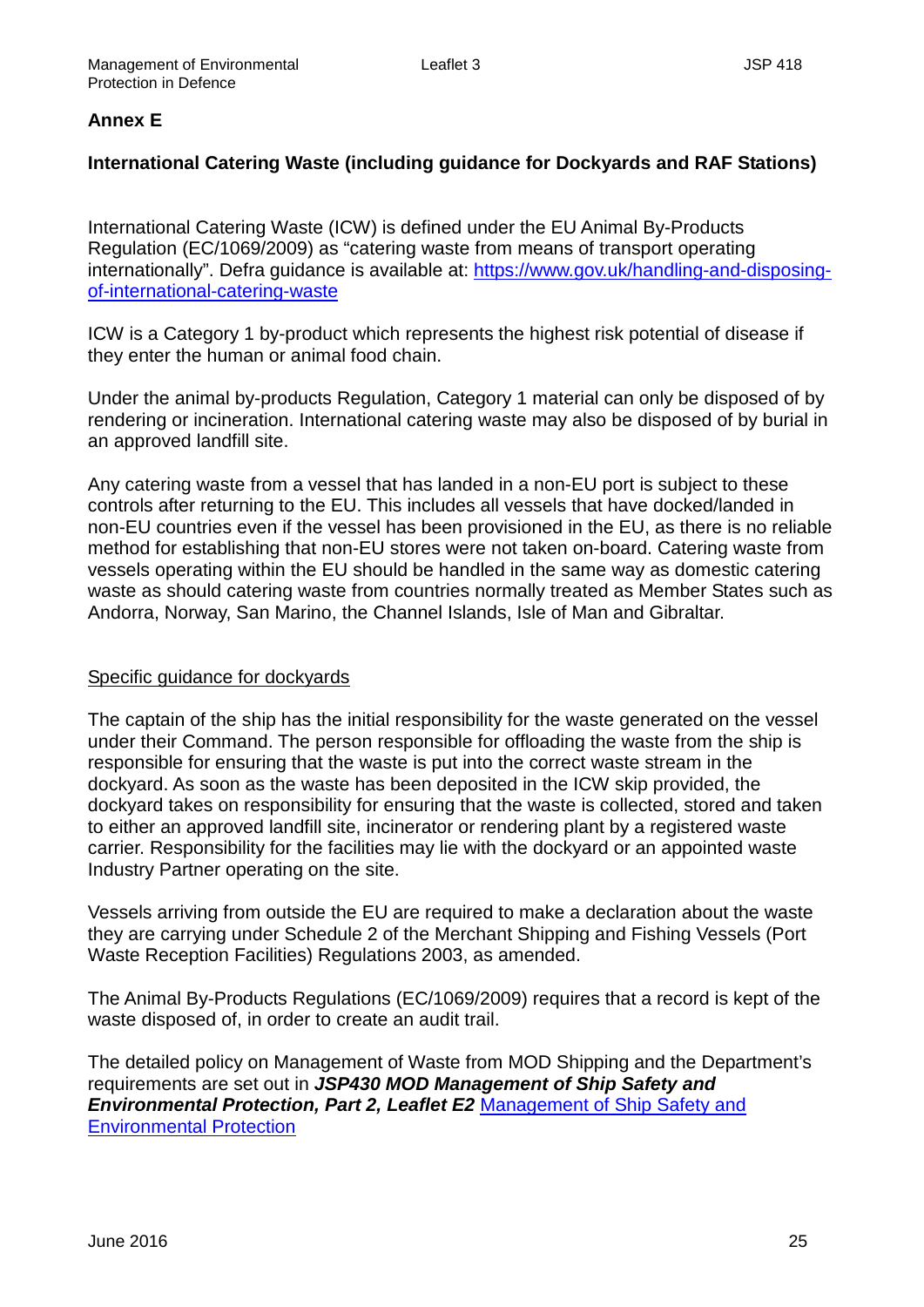#### Specific Guidance for Flying Stations

The pilot of an aircraft or the contracted waste management/facilities management company has responsibility for ensuring that ICW is disposed of correctly. They are the person responsible for ensuring that the waste is taken from the aircraft and placed in the category 1 waste disposal stream.

#### General Requirements

ICW must be kept separate and identifiable and must be marked 'Category 1 By-Product for Disposal only'. Any skips, containers, compactors must be cleansed and disinfected after each use. Regulation 1069/2009 and its implementing regulation EC 142/2011 details the conditions for storage and transport of by-products.

When ICW is dispatched from a dockyard or flying station a commercial Document (CD) must accompany the ICW. The CD must include the following information:

- Date of Dispatch
- Description of material including the category
- Quantity
- Place of origin of the material
- Name and address of carrier
- Name and address of receiver

The CD must be produced in triplication; the original must accompany the consignment and be retained by the receiver, the site should retain a copy with the carrier retaining the other copy so that an auditable chain of disposal can be established.

A copy of the CD must be retained for at least two years and can act as the record required by legislation.

The EWC code is 20 01 08 biodegradable/canteen kitchen waste.

Like other waste streams the regulations require that a clear and verifiable audit trail must exist from the point of production to the point of disposal. Traceability requirements are laid down in Art 22 of EC Regulation 1069/2009.

The legislation directly concerning the statutory controls for dealing with international catering waste is:

- Regulation EC 1069/2009 which sets out Community requirements for the control, importation and disposal of animal by-products. Under the Regulation ICW is Category 1 material and must be disposed of as such.
- The Animal by-Products Enforcement Regulations 2011 these regulations transpose Regulation EC 1069/2009, in England. The Devolved Administrations will have similar transposing regulations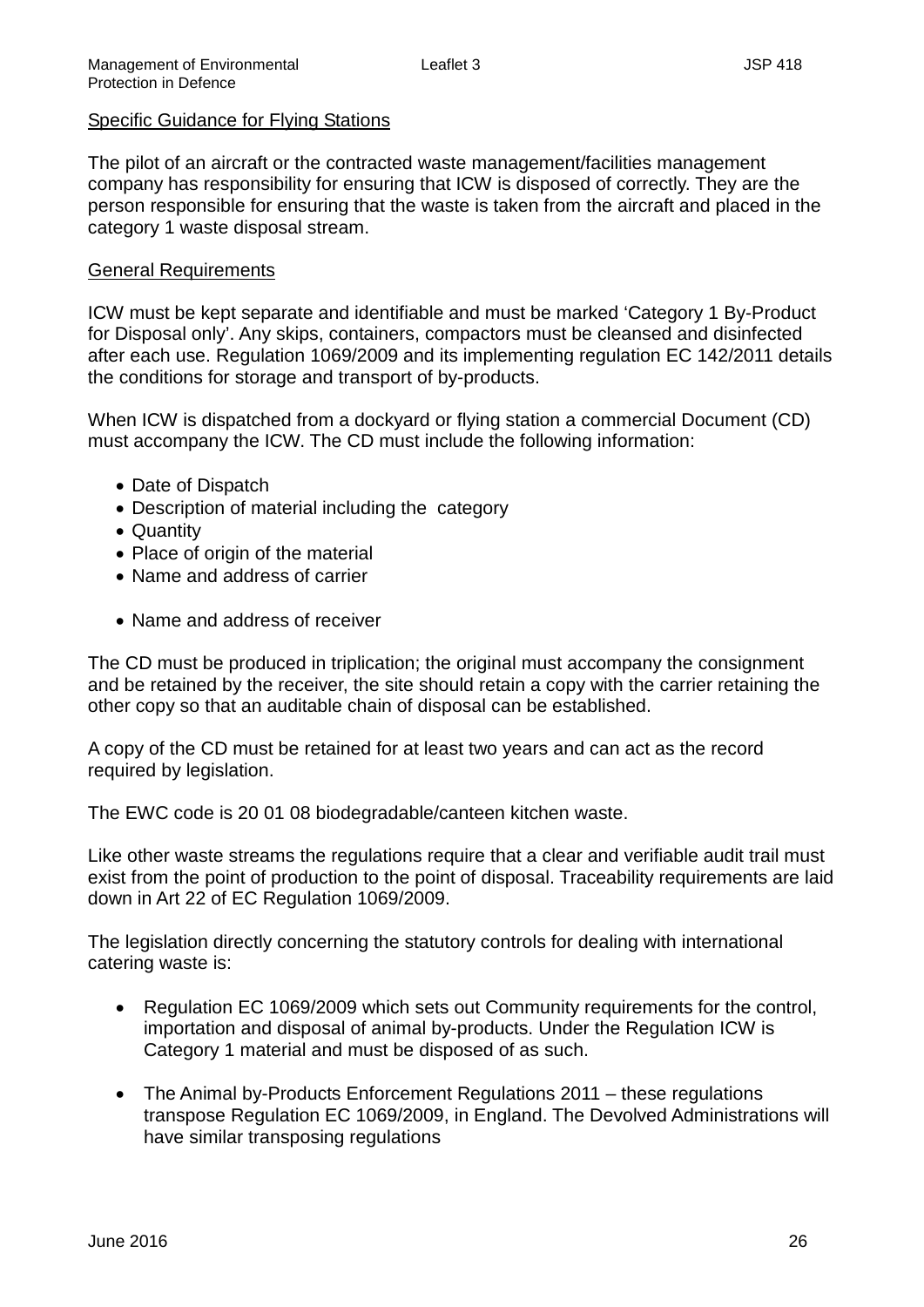• The Merchant Shipping and Fishing Vessels (Port Waste Reception Facilities) Regulations 2003 – these regulations have been updated following the EU Directive on port waste facilities for ship generated waste and cargo residues. They provide a mechanism for landing waste from shipping for appropriate disposal and control the provision of appropriate facilities.

Further details are available in JSP 456 Vol 3 – Defence Catering Manual.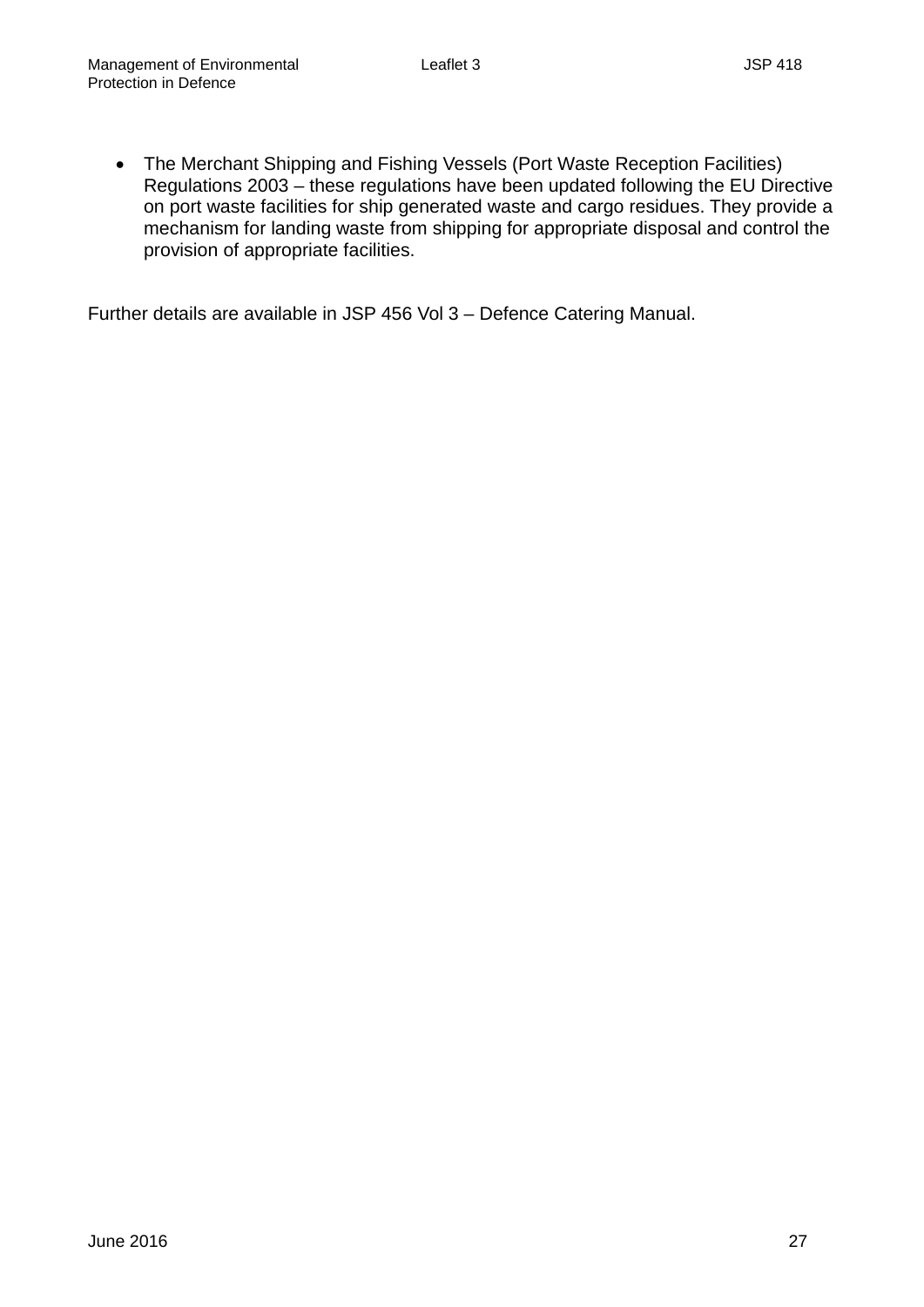## **ANNEX F**

## **DEFINITIONS**

'**best available techniques**' means best available techniques as defined in Article 2(11) of Directive 96/61/EC.

'**broker**' means any undertaking arranging the recovery or disposal of waste on behalf of others, including such brokers who do not take physical possession of the waste;

**'closed loop recycling'** is where the waste or by-product of one process or product is used in the production of another or preferably the same product type;

'**collection**' means the gathering of waste, including the preliminary sorting and preliminary storage of waste for the purposes of transport to a waste treatment facility;

**'cradle-to-cradle design'** means the design of a product to ensure it can be easily dismantled and or the majority of embedded materials quickly identified to be recycled for reuse and material/resource recovery, ideally with a zero to landfill approach;

'**dealer**' means any undertaking which acts in the role of principal to purchase and subsequently sell waste, including such dealers who do not take physical possession of the waste;

'**disposal**' means any operation which is not recovery even where the operation has as a secondary consequence the reclamation of substances or energy. Annex I sets out a non-exhaustive list of disposal operations;

**'eco-design'** is a design with specific consideration given to the environmental impacts of the product during it whole lifecycle;

'**preparing for re-use**' means checking, cleaning or repairing recovery operations, by which products or components of products that have become waste are prepared so that they can be re-used without any other pre-processing;

'**prevention**' means measures taken before a substance, material or product has become waste that reduces:

the quantity of waste, including through the re-use of products or the extension of the life span of products;

the adverse impacts of the generated waste on the environment and human health; or

the content of harmful substances in materials and products;

'**recovery**' means any operation the principal result of which is waste serving a useful purpose by replacing other materials which would otherwise have been used to fulfil a particular function, or waste being prepared to fulfil that function, in the plant or in the wider economy. Annex II of the Waste Framework Directive sets out a non-exhaustive list of recovery operations;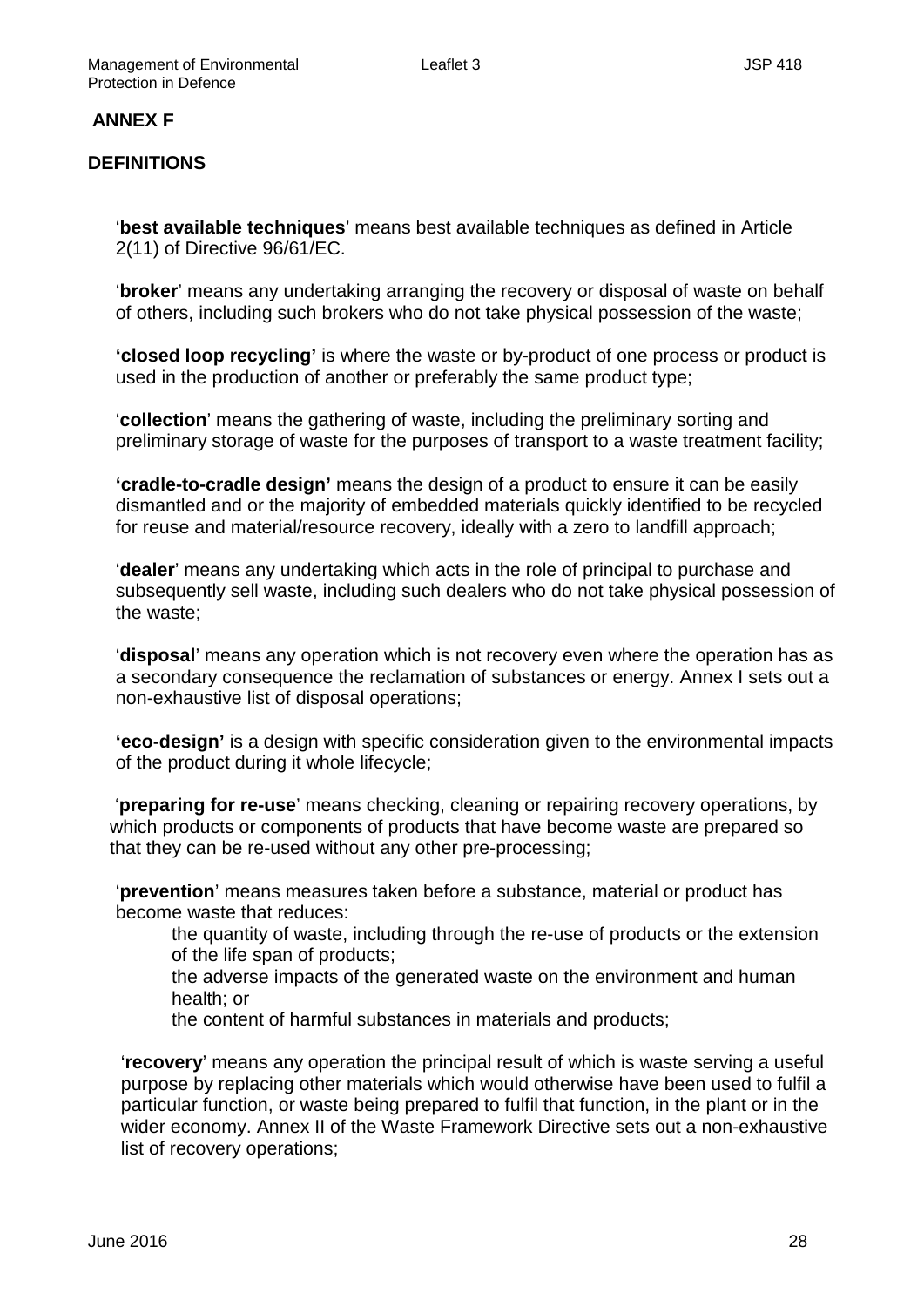'**recycling**' means any recovery operation by which waste materials are reprocessed into products, materials or substances whether for the original or other purposes. It includes the reprocessing of organic material but does not include energy recovery and the reprocessing into materials that are to be used as fuels or for backfilling operations;

'**regeneration of waste oils**' means any recycling operation whereby base oils can be produced by refining waste oils, in particular by removing the contaminants, the oxidation products and the additives contained in such oils;

'**re-use**' means any operation by which products or components that are not waste are used again for the same purpose for which they were conceived;

'**separate collection**' means the collection where a waste stream is kept separately by type and nature so as to facilitate a specific treatment;

'**treatment**' means recovery or disposal operations, including preparation prior to recovery or disposal;

'**waste**' means any substance or object which the holder discards or intends or is required to discard;

'**waste holder**' means the waste producer or the natural or legal person who is in possession of the waste;

'**waste management**' means the collection, transport, recovery and disposal of waste, including the supervision of such operations and the after-care of disposal sites, and including actions taken as a dealer or broker;

'**waste oils**' means any mineral or synthetic lubrication or industrial oils which have become unfit for the use for which they were originally intended, such as used combustion engine oils and gearbox oils, lubricating oils, oils for turbines and hydraulic oils;

'**waste producer**' means anyone whose activities produce waste (original waste producer) or anyone who carries out pre-processing, mixing or other operations resulting in a change in the nature or composition of this waste;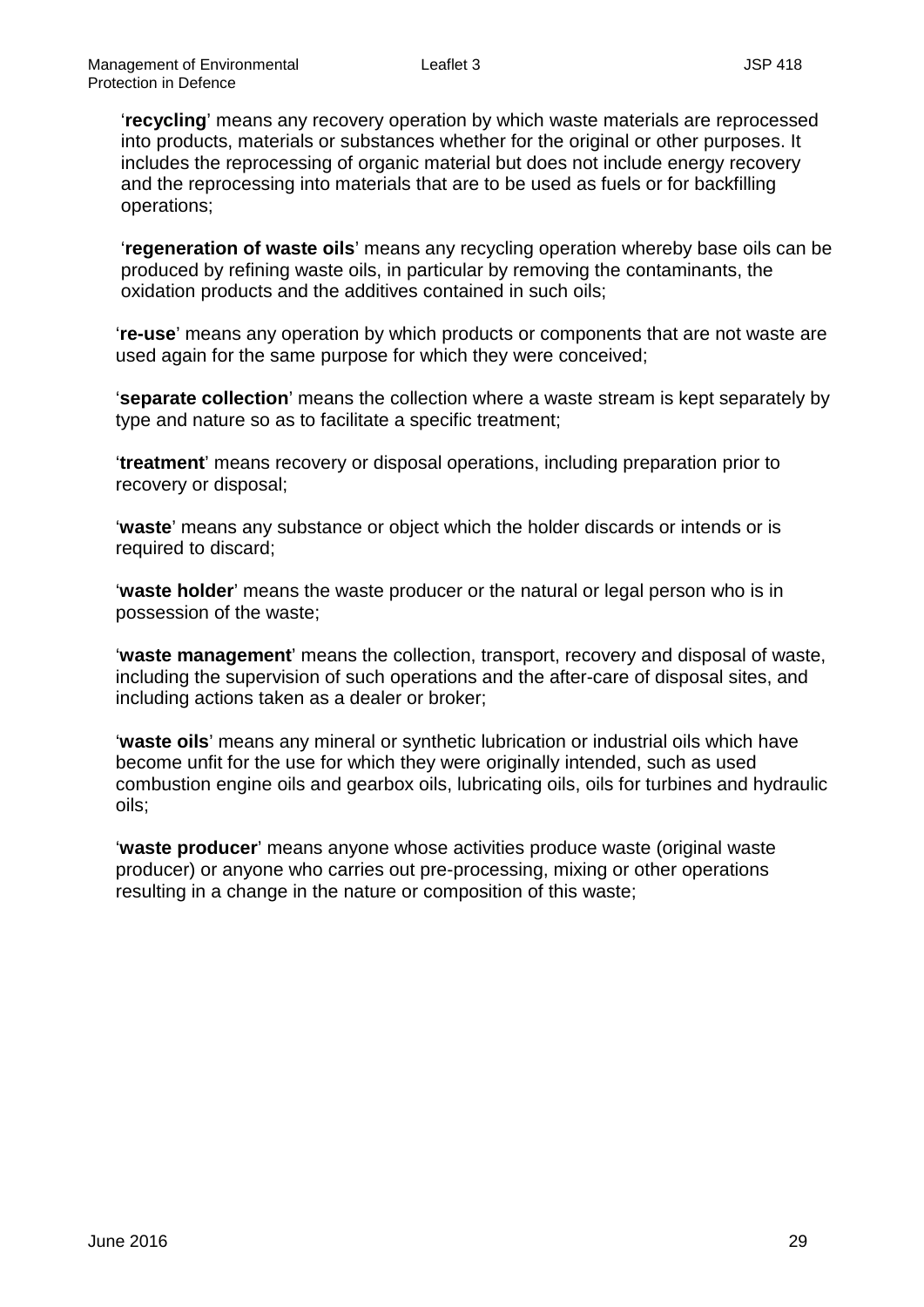#### **Annex G**

## **WASTE MANAGEMENT LEGISLATION (ENGLAND)**

1. Waste legislation for England controls the generation, transportation and disposal of waste within the European Union and the shipment of waste into and out of the EU. It covers controlled waste, duty of care, registration of carriers and brokers, environmental permitting, landfill, hazardous waste, producer responsibility, packaging waste, end of life vehicles, waste electrical and electronic equipment and the transfrontier shipment of waste. Please note that this list is a guide to key environmental legislation that may apply to your site, business, activity or operation. There may be additional legislation affecting your particular area or individual circumstance so you should check in the first instance with your CESO office to determine whether any more legal requirements may apply.

| <b>Environmental Protection</b><br>Act (1990)       | • Defines within England, Scotland and Wales the legal Framework for the duty of care for waste with Pt<br>II of the Act dealing specifically with the deposit of waste on land. Many of the provisions of the EPA<br>90 have been implemented by regulations made by SofS Defra.<br>http://www.legislation.gov.uk/ukpga/1990/43/contents                                                                                                                                          |
|-----------------------------------------------------|------------------------------------------------------------------------------------------------------------------------------------------------------------------------------------------------------------------------------------------------------------------------------------------------------------------------------------------------------------------------------------------------------------------------------------------------------------------------------------|
|                                                     | The principal offences of the EPA 90 and those most relevant to MOD waste producers are s.33 and s.34.                                                                                                                                                                                                                                                                                                                                                                             |
|                                                     | • Section 33, which replaced s.33 & 4 of COPA, describes the offences of unauthorised storage,<br>treatment and disposal whilst s.34 establishes the duty of care for all those who produce, handle or<br>dispose of waste.                                                                                                                                                                                                                                                        |
| Environment Act 1995                                | Established the Environment Agency and SEPA as the regulating bodies for waste management<br>$\bullet$<br>legislation and other areas of environmental protection legislation. Waste is defined in Schedule 2 of<br>the EA 95 and amended s.75 of the EPA 90 to define waste as any substance or object listed in a new<br>Schedule 2B to the EPA 90, which the holder discards, or intends to, or is required to discard.<br>http://www.legislation.gov.uk/ukpga/1995/25/contents |
| <b>Control of Pollution</b><br>(Amendment) Act 1992 | Requires carriers of controlled waste to register with the Environment Agency or SEPA and outlines<br>$\bullet$<br>the penalties (including seizure and disposal) for vehicles shown to have been used for illegal<br>disposal. Its aim was to curtail fly-tipping. http://www.legislation.gov.uk/ukpga/1989/14/contents                                                                                                                                                           |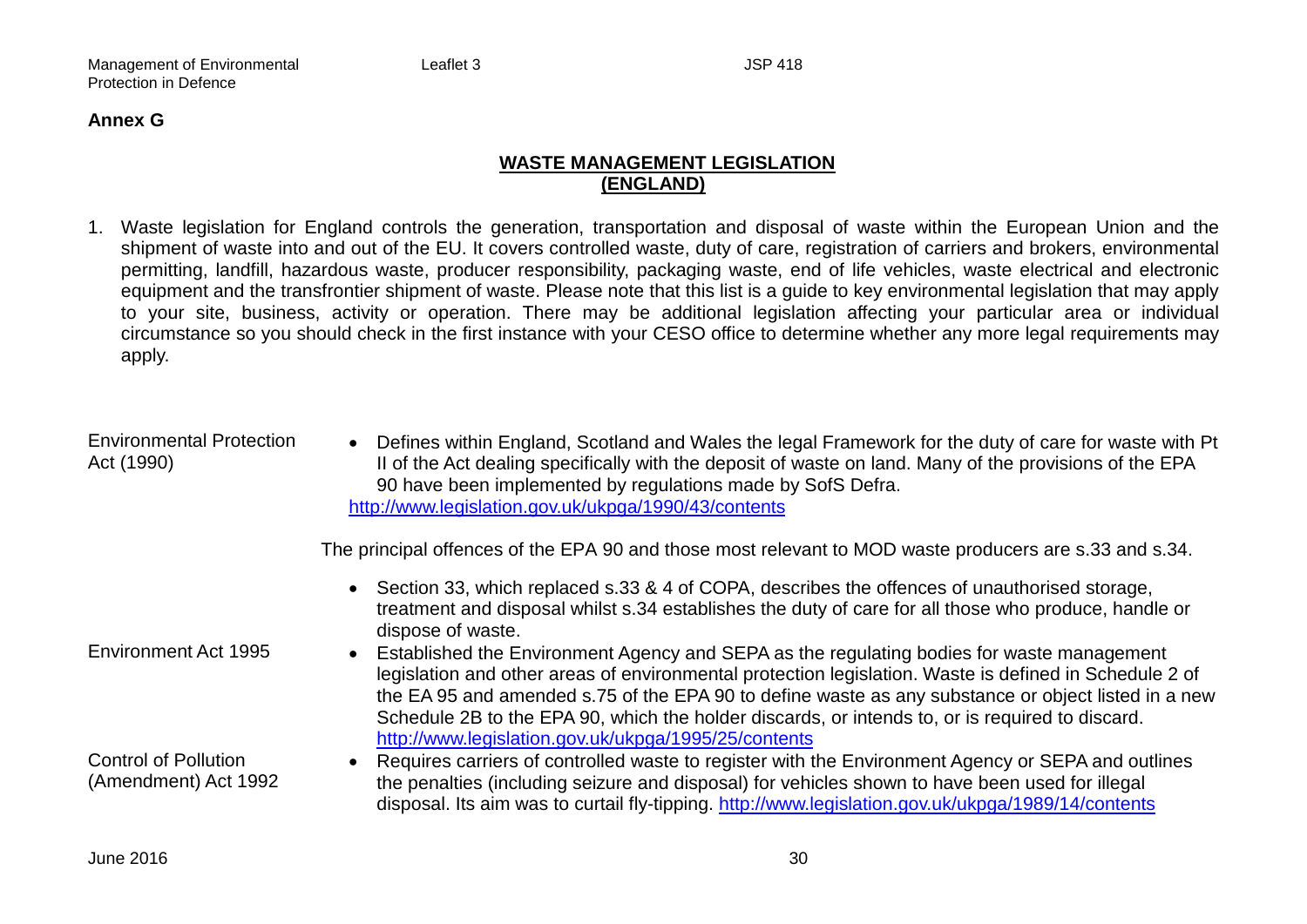Clean Neighbourhoods and Environment Act 2005

The Waste (England and Wales) Regulations 2011

- Introduces additional noise, litter and waste controls including site waste management plans and classifies artificial lighting and insects as statutory nuisances. It also introduced a £300 fixed penalty notice (FPN) to anyone who refuses to produce their waste transfer note at the request of the regulatory authorities.<http://www.legislation.gov.uk/ukpga/2005/16/contents>
- The Regulations transpose the revised Waste Framework Directive 2008/98/EC which provides the legislative framework for the collection, transport, recovery and disposal of waste, and includes a common [definition of waste.](https://www.gov.uk/government/uploads/system/uploads/attachment_data/file/218585/ECJCaseLaw20090209.pdf) The directive requires all member states to take the necessary measures to ensure waste is recovered or disposed of without endangering human health or causing harm to the environment and includes permitting, registration and inspection requirements. <http://www.legislation.gov.uk/uksi/2011/988/contents/made>

# **Amendments**

• 2012 (SI 1889) – Amended to accurately reflect requirements for the separate collection of waste. Since 1 January 2015, waste collection authorities must collect waste paper, metal, plastic and glass separately.

<http://www.legislation.gov.uk/uksi/2012/1889/contents/made>

• 2014 (SI 656) – Amended to in order to clarify that the transfer of controlled waste may be recorded on alternative documentation, such as invoices, instead of waste transfer notes and to make other amendments relevant to the registration of waste carriers, brokers and dealers <http://www.legislation.gov.uk/uksi/2014/656/contents/made>

Controlled Waste (England and Wales) Regulations 2012 (SI 811)

• Defines household, industrial and commercial wastes for waste management licensing purposes and also lists the types of waste for which local authorities may make a charge for collection and disposal <http://www.legislation.gov.uk/uksi/2012/811/contents/made>

## Amendment

• 2012 (SI 2320), Amended to clarify and correctly reflect policy in England. <http://www.legislation.gov.uk/uksi/2012/2320/contents/made>

Controlled Waste • Introduces a registration scheme for carriers of controlled waste. Certain carriers are exempt from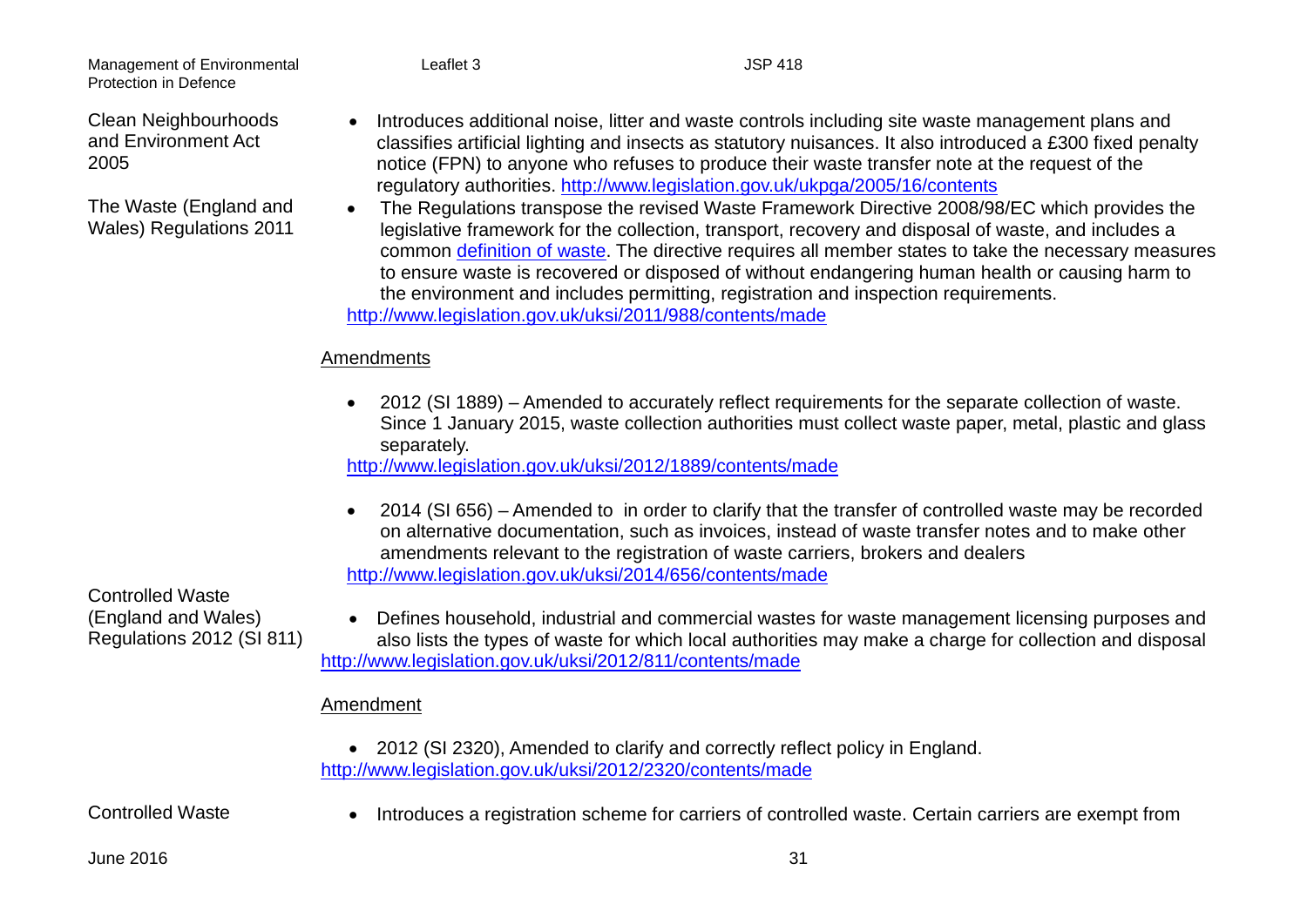(Registration of Carriers and Seizure of Vehicles) Regulations 1991 SI 1624

Environmental Permitting (England and Wales) Regulations 2010 SI 675

registration:

o Waste carriers carrying their own waste, **except** where it is building or demolition waste.

## <http://www.legislation.gov.uk/uksi/1991/1624/contents/made>

• Provide a consolidated system of environmental permitting in England and Wales, including waste. They replaced the Environmental Permitting (England and Wales) Regulations 2007 <http://www.legislation.gov.uk/uksi/2010/675/contents/made>

# **Amendments**

There have been several amendments to the Environmental Permitting Regulations; for the latest information on permitting requirements please see either [Environment Agency](https://www.gov.uk/environmental-permit-check-if-you-need-one) or [Natural Resource Wales](https://naturalresources.wales/apply-for-a-permit/waste/?lang=en)

Waste Management (England and Wales) Regulations 2006 SI 937

Hazardous Waste (England and Wales) Regulations 2005 SI 894

- Extends controlled waste to cover mine, quarry and agricultural waste. Categorises waste as household, industrial or commercial. Prohibits householders from treating, keeping, disposing of controlled waste if it could pollute the environment. <http://www.legislation.gov.uk/uksi/2006/937/contents/made>
- Details requirements for the controlling and tracking the movement of hazardous waste and prohibits mixing different types of hazardous waste. Requires that every site that produces hazardous waste be registered and given a 'Premises Code' which requires renewing annually. <http://www.legislation.gov.uk/uksi/2005/894/contents/made>

# Amendment

• 2009 (SI 507**)** Amends the previous regulation (2005/894) by increasing the maximum limit of hazardous waste that can be produced in any year without registering with the regulator from 200kg – 500kg. Parts of the 2005 Regulations that were not clear are also explained. [http://www.opsi.gov.uk/si/si2009/uksi\\_20090507\\_en\\_1](http://www.opsi.gov.uk/si/si2009/uksi_20090507_en_1)

List of Wastes (England) Regulations 2005 SI 895 • Provides the European Waste Catalogue (EWC) list of codes to classify wastes. <http://www.legislation.gov.uk/uksi/2009/507/contents/made>

## Amendment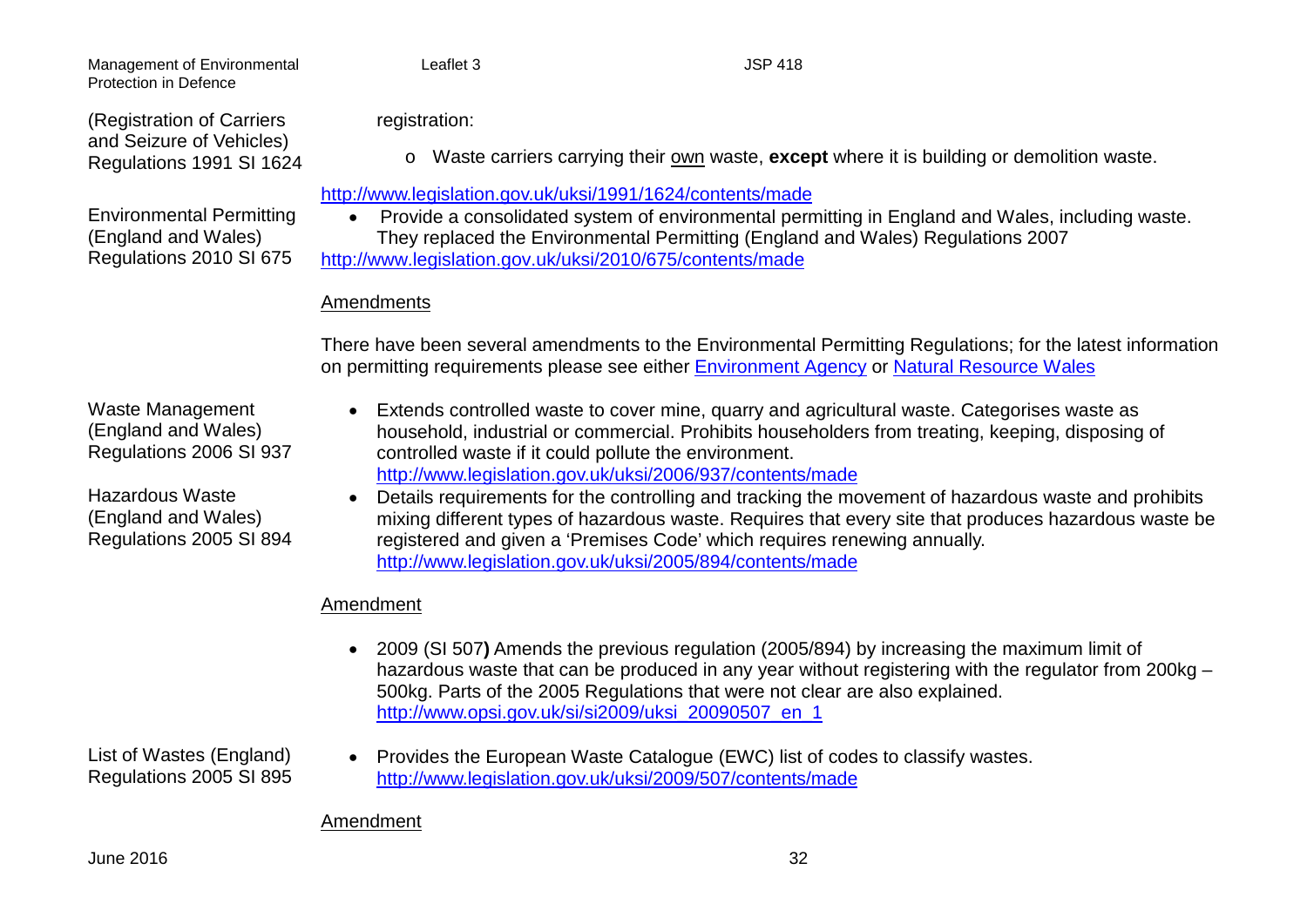| Protection in Defence                                                                  |                                                                                                                                                                                                                                                                                                                                                                                                                                                                                                                                                                                                                                                                               |
|----------------------------------------------------------------------------------------|-------------------------------------------------------------------------------------------------------------------------------------------------------------------------------------------------------------------------------------------------------------------------------------------------------------------------------------------------------------------------------------------------------------------------------------------------------------------------------------------------------------------------------------------------------------------------------------------------------------------------------------------------------------------------------|
| <b>Waste Electrical and</b><br><b>Electronic Equipment</b><br>2013 SI 3113             | 2005 (SI 1673) Amends the above regulation (2005/895) to correct minor errors.<br>$\bullet$<br>http://www.legislation.gov.uk/uksi/2005/1673/contents/made<br>This Directive aims to the quantity of waste from electrical and electronic and increase its re-use,<br>recovery and recycling, and puts the responsibility on the distributors of electronic equipment to<br>provide a means for customers to dispose of old EEE.                                                                                                                                                                                                                                               |
|                                                                                        | Please note that these regulations do not apply to EEE which is-                                                                                                                                                                                                                                                                                                                                                                                                                                                                                                                                                                                                              |
|                                                                                        | (a) necessary for the protection of the essential interests of the security of Member States,<br>including arms, munitions and war material intended for specifically military purposes;                                                                                                                                                                                                                                                                                                                                                                                                                                                                                      |
| <b>Waste Electrical and</b><br><b>Electronic Equipment</b><br>Regulations 2006 SI 3289 | Please see JSP 418 leaflet 5 for further information<br>Regulation has been revoked with the exception of<br>$\bullet$                                                                                                                                                                                                                                                                                                                                                                                                                                                                                                                                                        |
|                                                                                        | * Regulation 4 of the Waste Electrical and Electronic Equipment Regulations 2006 (SI 2006/3289) will<br>continue to have effect.                                                                                                                                                                                                                                                                                                                                                                                                                                                                                                                                              |
| <b>Waste Batteries and</b><br>Accumulators<br>Regulations 2009 SI 890                  | * Regulation 66 and Schedule 11 of the Waste Electrical and Electronic Equipment Regulations 2006 will<br>continue to have effect in respect of appeals commenced on or before 31st December 2013.<br>http://www.legislation.gov.uk/uksi/2006/3289/contents/made<br>Establishes a legal framework and schemes for collecting, treating and recycling portable, industrial<br>and vehicle batteries. Applies to all types of batteries except when used for military and space<br>equipment (although it is MOD Policy to comply with the letter and spirit of the legislation wherever<br>practicable). http://www.legislation.gov.uk/uksi/2009/890/pdfs/uksi_20090890_en.pdf |
| EU Regulation on<br><b>Shipments of Waste</b>                                          | Amendment<br>• 2015 (SI 1935) – Amended the parent regulation to ease regulatory burden on business, primarily<br>through the removal of the requirements to provide operational plans and to submit independent audit<br>reports.<br>Establishes procedures and control regimes for shipping waste depending on its origin, destination<br>and route and the type of waste treatment that will be applied. Although imports into the Community of<br>waste generated by armed forces or relief organisations in situations of crisis, peacemaking or                                                                                                                         |
| <b>June 2016</b>                                                                       | 33                                                                                                                                                                                                                                                                                                                                                                                                                                                                                                                                                                                                                                                                            |

Management of Environmental Leaflet 3 JSP 418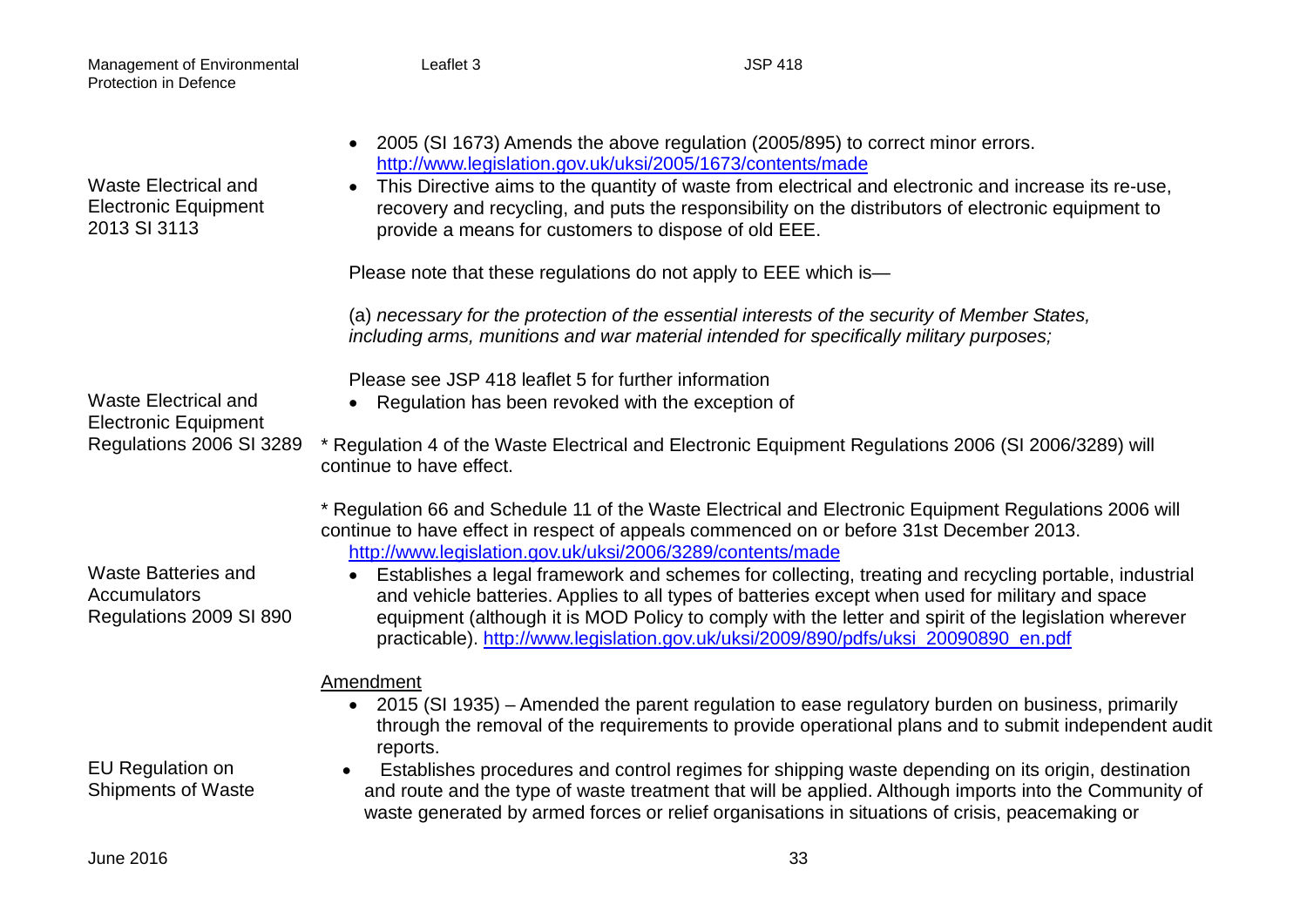| Management of Environmental<br>Protection in Defence                                                       | Leaflet 3                                                    | <b>JSP 418</b>                                                                                                                                                                                                                                                                 |  |
|------------------------------------------------------------------------------------------------------------|--------------------------------------------------------------|--------------------------------------------------------------------------------------------------------------------------------------------------------------------------------------------------------------------------------------------------------------------------------|--|
| 1013/2006                                                                                                  |                                                              | peacekeeping, any competent authority of transit and the competent authority of destination must be<br>informed. The Commission have designed a special proforma for these instances.<br>http://eur-lex.europa.eu/LexUriServ/site/en/oj/2006/l_190/l_19020060712en00010098.pdf |  |
| <b>Transfrontier Shipment of</b><br><b>Waste Regulations 2007</b><br>SI 1711                               | $\bullet$<br>exporting to and from countries outside the EU. | Sets out rules for shipping waste for disposal and recovery, including within the EU and importing and<br>http://www.legislation.gov.uk/uksi/2007/1711/contents/made                                                                                                           |  |
|                                                                                                            | Amendments                                                   | 2008 (SI 8) Amends the previous regulation (2007/1711) by introducing new penalties for failing to<br>provide proper documentation when exporting waste for recovery.<br>http://www.legislation.gov.uk/uksi/2008/9/contents/made                                               |  |
|                                                                                                            | HMRC for enforcement of the regulation                       | • 2014 (SI 861) Amends the previous regulation to transfer, by SoS, certain powers to regulators and<br>http://www.legislation.gov.uk/uksi/2014/861/introduction/made                                                                                                          |  |
| <b>Transfrontier Shipment of</b><br>Radioactive Waste and<br><b>Spent Fuel Regulations</b><br>2008 SI 3087 |                                                              | Establishes a system of authorisation and approval for shipping radioactive waste and spent nuclear<br>fuel between member states and into and out of the EU.<br>http://www.legislation.gov.uk/uksi/2008/3087/contents/made                                                    |  |
| Packaging (Essential<br>Requirements)<br>Regulations 2015 SI 1640                                          | http://www.legislation.gov.uk/uksi/2015/1640/contents/made   | • Sets out essential requirements for packaging which apply to packaging producers, sellers and<br>distributers, including enforcement, offences and penalties                                                                                                                 |  |
| <b>Producer Responsibility</b><br><b>Obligations (Packaging</b><br>Waste) Regulations 2007<br>SI 871       |                                                              | • Requires producers to recover and recycle packaging waste to achieve EU targets.<br>http://www.legislation.gov.uk/uksi/2007/871/contents/made                                                                                                                                |  |

# **Amendments**

- 2008 (2) <http://www.legislation.gov.uk/uksi/2008/1941/contents/made>
- 2010 Inclusion of provisions to increase the transparency associated with revenue from Packaging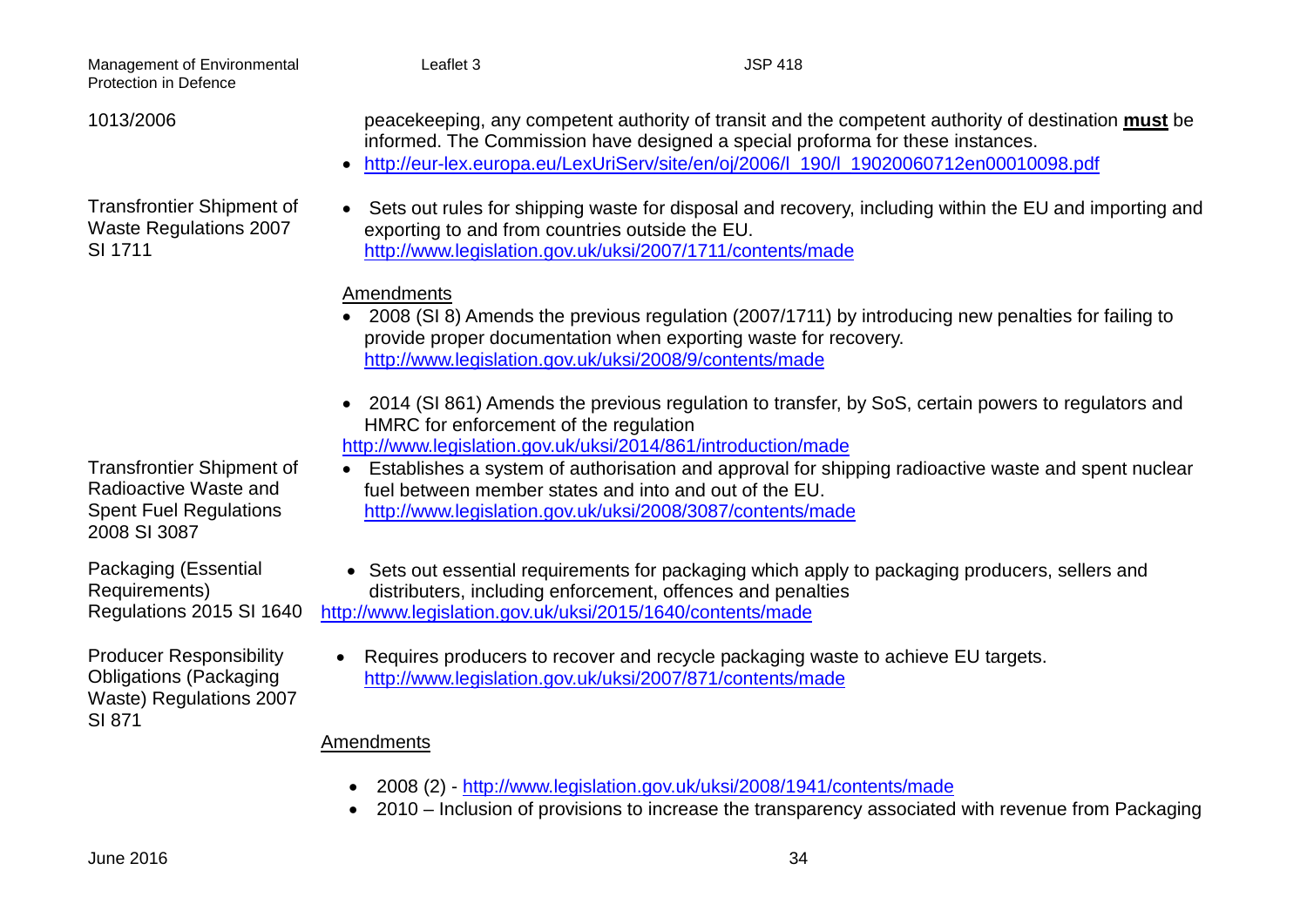> Recovery Notes (PRNs) and a number of technical changes to improve the clarity of the Regulations <http://www.legislation.gov.uk/uksi/2010/2849/regulation/23/made>

- 2012 Amended to include including packaging waste recovery and recycling targets for 2013-7 [http://www.legislation.gov.uk/uksi/2012/3082/pdfs/uksiem\\_20123082\\_en.pdf](http://www.legislation.gov.uk/uksi/2012/3082/pdfs/uksiem_20123082_en.pdf)
- 2013 corrects an error in the formula for calculating the glass re-melt recycling target for producers of glass packaging [http://www.legislation.gov.uk/uksi/2013/1857/pdfs/uksiem\\_20131857\\_en.pdf](http://www.legislation.gov.uk/uksi/2013/1857/pdfs/uksiem_20131857_en.pdf)
- 2014 Amends Glass re-melt targets<http://www.legislation.gov.uk/uksi/2014/2890/contents/made>

The Animal By-Products (Enforcement) (England) Regulations 2013 SI 2952

• Administers and Enforces EC Regulation 1069/2011 laying down health rules as regards animal byproducts and derived products not intended for human consumption <http://www.legislation.gov.uk/uksi/2013/2952/made>

## Amendment

• 2015 (SI 1980) – amends the parent regulation to operators to dispose of small quantities of former foodstuffs without the normal controls that apply to other animal by-products (ABPs)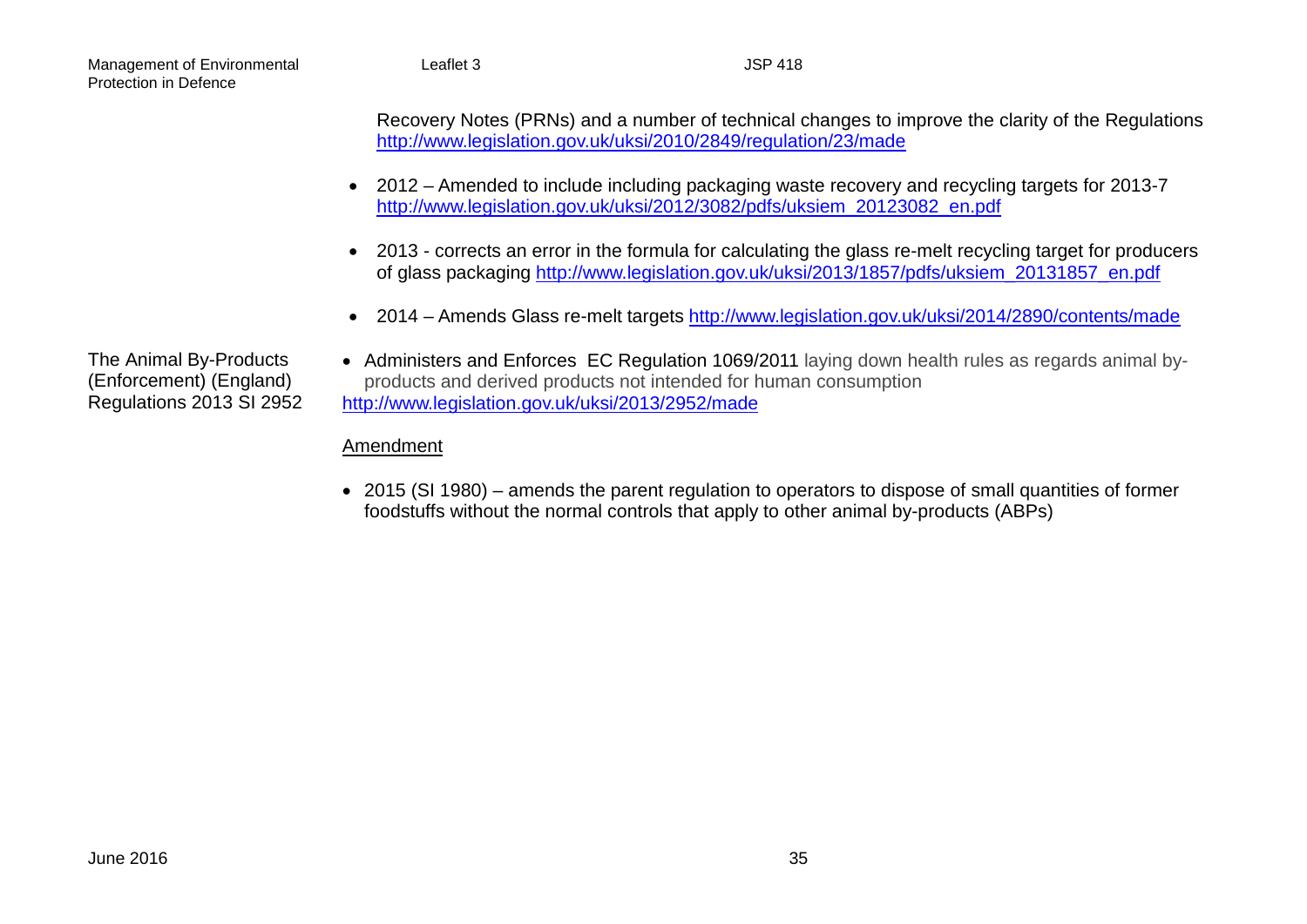#### **Annex J**

## **WASTE MANAGEMENT LEGISLATION (WALES)**

Welsh waste management legislation mirrors that of England except in the following circumstances; further details can be found by following the links.

Environmental Protection (Duty of Care) (Wales) Regulations 1991 SI 2839 The Waste (Miscellaneous Provisions) (Wales) Regulations 2011 SI W.141 Hazardous Waste (Wales) Regulations 2005 SI 1806

Hazardous Waste (Wales) (Amendment) Regulations 2009 SI 2861 List of Wastes (Wales) Regulations 2005 SI 1820 The Animal By-Products (Enforcement) (Wales) Regulations 2014 SI W.60

- Imposes a duty of care on any person who imports, produces, carries, treats or disposes of controlled waste to ensure there is no unauthorised depositing, treatment or disposal of the waste. <http://www.legislation.gov.uk/uksi/2005/894/contents/made>
- Supplementary legislation to make several amendments to Welsh legislation to enable transposition of The Waste (England and Wales) Regulations 2011. A full list of all amended legislation is available here [-http://www.legislation.gov.uk/wsi/2011/971/introduction/made](http://www.legislation.gov.uk/wsi/2011/971/introduction/made)
- Details requirements for controlling and tracking the movement of hazardous waste and prohibits mixing different types of hazardous waste. All sites that produce hazardous waste must be registered with the Environment Agency Wales and obtain a 'Premises Code' which requires renewing annually. <http://www.legislation.gov.uk/wsi/2005/1806/contents/made>
- Amends the previous regulation (2005/1806) by increasing the maximum limit of hazardous waste that can be produced in any year without registering with the regulator from 200 kg to 500 kg and clarifies other aspects of the previous regulation.<http://www.legislation.gov.uk/wsi/2009/2861/contents/made>
- Provides the European Waste Catalogue list of codes used to classify wastes. <http://www.legislation.gov.uk/wsi/2005/1820/contents/made>
- Administers and Enforces EC Regulation 1069/2011 laying down health rules as regards animal byproducts and derived products not intended for human consumption <http://www.legislation.gov.uk/wsi/2014/517/contents/made>